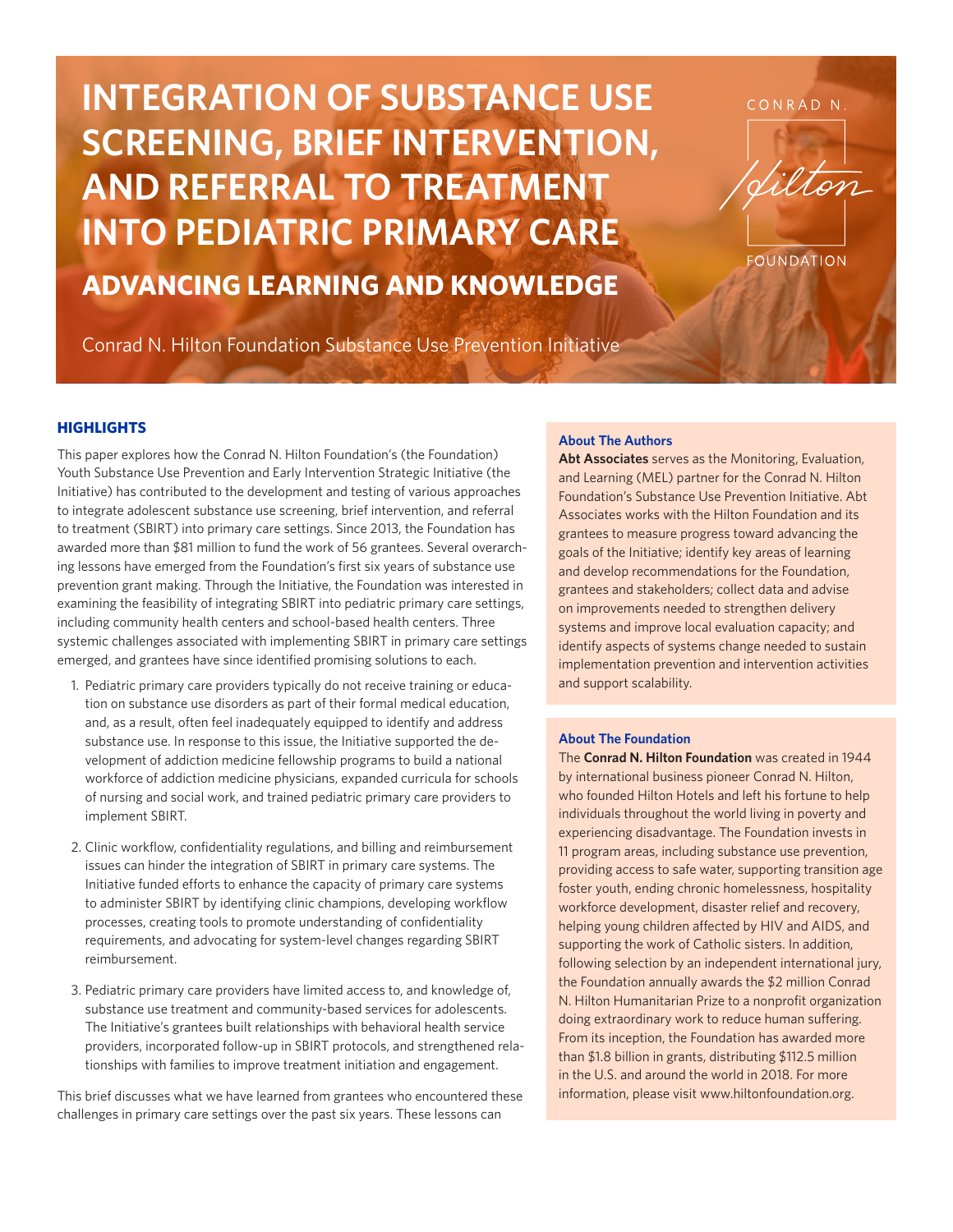provide important insights, further the understanding of implementation of SBIRT in primary care settings, and contribute to additional movement forward to overcome these systemic challenges.

# **METHODOLOGY**

The brief draws on interviews with grantees; information abstracted from grant applications, annual and cumulative grant reports; grantee-developed tools and resources; and evaluation data collected between 2013 and 2019. Data were collected quarterly from each grantee, and reflect both process and outcome measures. The key questions addressed are:

- Have the Initiative's efforts improved health providers' capacity to integrate substance use prevention and intervention services into pediatric primary care?
- What strategies have been effective in overcoming common challenges to implementation of SBIRT in pediatric primary care?

# **INTRODUCTION**

#### **Background**

Youth substance use is a critical public health concern across the nation. Research indicates that most substance use disorders manifest in adolescence and the young adult years. Still, in 2018, the National Survey on Drug Use and Health reported that 2.2 million youth 12 to 17 used alcohol, and 2.0 million used illicit drugs (primarily marijuana), in the past month (Substance Abuse and Mental Health Services Administration, 2019). Additionally, 1.2 million 12 to 17 year olds reported binge drinking in the 30 days prior to the survey. Early use of substances can also portend later substance use disorder issues. Two in three adults treated for opioid use disorder first used opioids when they were under the age of 25 (Uchitel, Hadland, Raman, McClellan, & Wong, 2019). Addressing substance use early in life is a critical to mitigating the associated risks to youth, families, and communities (Mc-Cance-Katz, 2019), and can help reverse the current opioid overdose epidemic and other substance use-related public health issues (Levy, 2019). Consequently, there is a vital need to identify evidence-based prevention and early intervention strategies for youth. As a result of health reform in recent years, new policies and initiatives have been implemented that mandate coverage of substance use disorder services as part of healthcare, and emphasize the value of preventive services within primary care and behavioral health delivery systems. These include models for primary care and behavioral health integration, engagement of communities in population health strategies, and increasing access to substance use and mental health services.

Screening, brief intervention, and referral to treatment (SBIRT) is a public health approach to identifying and addressing substance use and related risks – including health, social, and legal consequences. While SBIRT was originally intended as a process to reduce adult alcohol misuse, research demonstrates that intervening with adolescents at low to moderate risk of substance misuse is effective in reducing substance use, in preventing health and other related consequences, and in saving healthcare costs (SBIRT Colorado, n.d.). The Foundation's Initiative builds on the successful utilization of the SBIRT framework with adults in health care settings, and assesses its utility for youth in a variety of settings, including primary care, schools, comEach step of the SBIRT process provides information and assistance to the adolescent patient and the patient's family or caregivers.

**Screening** refers to the routine, universal administration of validated questions to identify potential risks related to alcohol and drug use, followed by positive reinforcement for youth who screen as 'no' or 'low' risk.

**Brief intervention** includes one or more short, motivational conversations, typically incorporating feedback, advice, and goal setting around decreasing 'moderate' risk related to substance use. This step is intended to prevent progression to more serious levels of use.

**Referral to treatment** describes the process of connecting individuals with more high risk substance use to appropriate assessment, treatment, and/or additional services based on their level of need. SBIRT has emerged as a critical strategy for targeting the large but often overlooked population of adolescents that have initiated substance use but have not yet experienced adverse consequences that are attributed to high risk use.

munity based organizations, community mental health centers, and juvenile justice programs. Since 2013, the Foundation has awarded more than \$81 million to fund the work of 56 grantees implementing SBIRT in 1,266 sites across the United States. One of the goals of the Initiative is to further the evidence base for adolescent SBIRT and disseminate findings to the broader prevention field. The Foundation has funded rigorous, longitudinal studies designed to answer complex research questions pertaining to the efficacy and effects of various SBIRT tools and models. Since 2013, the Initiative has supported the evidence-based substance use screening of over 141,000 youth. Of those, nearly 12,300 (9 percent) have received a brief intervention; and over 2,200 (2 percent) have been referred to substance use disorder treatment.

#### **The Initiative's Reach into Primary Care**

The Foundation was particularly interested in examining the feasibility of integrating SBIRT into pediatric primary care settings, including community health centers located in underserved areas and schoolbased health centers. Ideally, through regular visits, primary care providers establish consistent and long-term relationships with youth and their families, and can become trusted members of a family's healthcare team. Overall, 54 percent of adolescents aged 9 to 21 years visit primary care providers, and 35 percent have an annual preventive visit with a primary care provider (Rand & Goldstein, 2018).

**The American Academy of Pediatrics (AAP) describes pediatric primary care as encompassing "health supervision and anticipatory guidance; monitoring physical and psychosocial growth and development; age-appropriate screening; diagnosis and treatment of acute and chronic disorders; management of serious and life-threatening illness and, when appropriate, referral of more complex conditions; and provision of first contact care as well as coordinated management of health problems requiring multiple professional services" (AAP Committee on Pediatric Workforce, 2011).**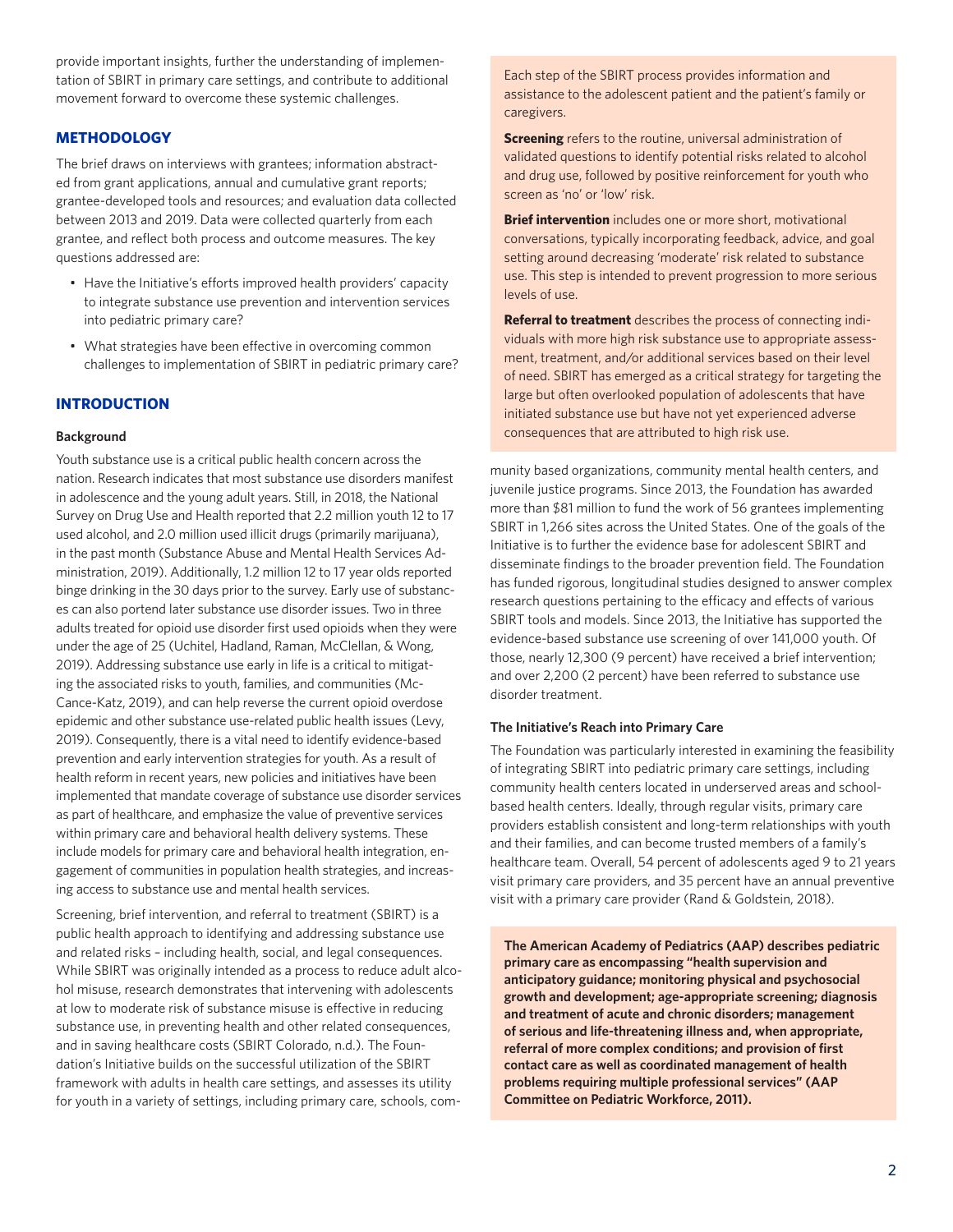School-based health centers are also an essential part of the primary care landscape. Their location within schools makes them an integral part of the healthcare safety net in the United States, providing a critical access point to healthcare services for populations of underserved and vulnerable youth. Students depend on school-based health centers for a full range of health care services, including comprehensive primary care, behavioral health care, reproductive health care, oral health care, health promotion and education, and treatment for acute or chronic illnesses, in a location that is safe, convenient, and accessible (School-Based Health Alliance, n.d.). With an emphasis on prevention, early intervention, risk reduction (Health Resources and Services Administration, n.d.), and integrated care, school-based health centers are a natural venue for delivering youth SBIRT services.

Substance use assessment and treatment for adolescents and their families in primary care settings potentially offers better access and a less stigmatized environment for receiving treatment than specialty programs (Sterling, Valkanoff, Hinman, & Weisner, 2012). In these routine care settings, SBIRT provides a process to engage youth in difficult conversations around substance use, and gives primary care providers the tools and language to be successful (Tew & Yard, 2019). Historically, the primary care system has been siloed; physical and behavioral health services have operated separately, and primary care providers did not typically address substance use. The Foundation's Initiative examined the feasibility of the integration of behavioral health and substance use prevention into primary care settings and promoted a more holistic approach to health and prevention. SBIRT is a framework to anchor this approach.

The efficacy of SBIRT to identify and address unhealthy alcohol use among adult primary care patients is well documented (Ballesteros, 2004; Bertholet, Daeppen, Wietlisbach, Fleming, & Burnand, 2005), and has been endorsed by the U.S. Preventive Services Task Force (USPSTF) (US Preventive Services Task Force, 2018), The Joint Commission (The Joint Commission, 2010), the National Committee on Quality Assurance (National Committee for Quality Assurance, 2019), and the American Medical Association (Substance Abuse and Mental Health Services Administration, n.d.). Research continues to emerge about the effectiveness of using SBIRT with youth, and in 2011, the American Academy of Pediatrics (AAP) released a policy statement and clinical guidelines that recommended the use of SBIRT as part of routine pediatric care (AAP Committee on Substance Use and Prevention, 2016). Universal screening of adolescents in general medical settings can be instrumental in identifying substance use early, before further problems develop and when brief interventions are more likely to be effective (Harris, Louis-Jacques, & Knight, 2014).

Interest in adolescent substance use screening has grown over time, resulting in a number of screening tools have been studied and established as valid indicators of current and future problematic substance use. In fact, the AAP – along with federal agencies like the Substance Abuse and Mental Health Services Administration, the National Institute on Drug Abuse, and the National Institute on Alcoholism and Alcohol Abuse – recommends routine youth screening, brief intervention, and referral to treatment and provides a list of validated screening instruments.

**A study from Kaiser Permanente in Northern California found that three years following receipt of SBIRT, adolescent patients in primary care settings had lower utilization of psychiatry services and lower overall outpatient utilization, which are proxy indicators for overall health and wellbeing, than those who did not receive SBIRT (Sterling et al., 2019). The study also found that adolescents who received SBIRT were less likely to have a mental health or medical diagnosis within one year and less likely to have a substance use or depression diagnosis at the three year follow-up period.**

The Initiative has made important strides in understanding the feasibility and utility of integrating SBIRT into 392 primary care sites and 478 schools and school-based health centers.<sup>1</sup> Grantees found that multiple systemic factors influence the degree to which SBIRT services can be implemented in primary care, including limits on provider time, staff turnover, changes in workflow, organizational buy-in, availability and utility of technology (e.g., tablets for screening, electronic health records), access to specialty treatment networks, and reimbursement for services. By identifying these factors and testing strategies to address them, grantees have contributed to the evidence base for utilizing adolescent SBIRT in primary care.

**Through the Initiative, several grantees expanded the implementation of youth SBIRT in pediatric primary care settings and school-based health centers, and over 131,000 youth were screened as a result. Of those screened, five percent received a brief intervention and one percent received a referral to treatment.** 

Grantees working in primary care settings have:

- Trained 38,249 health care providers in the SBIRT protocol through:
	- » Addiction medicine fellowship programs and prevention and intervention curricula for medical, nursing, and social work students, and
	- » Innovative multi-modal, on-the-job training approaches enabling primary care providers to identify risk and intervene early through routine conversations with youth;
- Developed tools and provided key insights to help address common challenges related to confidentiality, clinic workflow, and reimbursement for screening and brief interventions; and
- Established relationships with community-based substance use disorder treatment providers and increased the capacity of internal behavioral health specialists to assess and treat youth with more serious substance use issues.

<sup>1</sup> For the purposes of this paper, primary care sites include pediatric clinics, community health centers, and school-based health centers. The Initiative data presented on schools and school-based health centers include schools that do not have a school-based health center. Due to the method of data collection from grantee sites, authors were not able to analyze data separately for the two types of settings.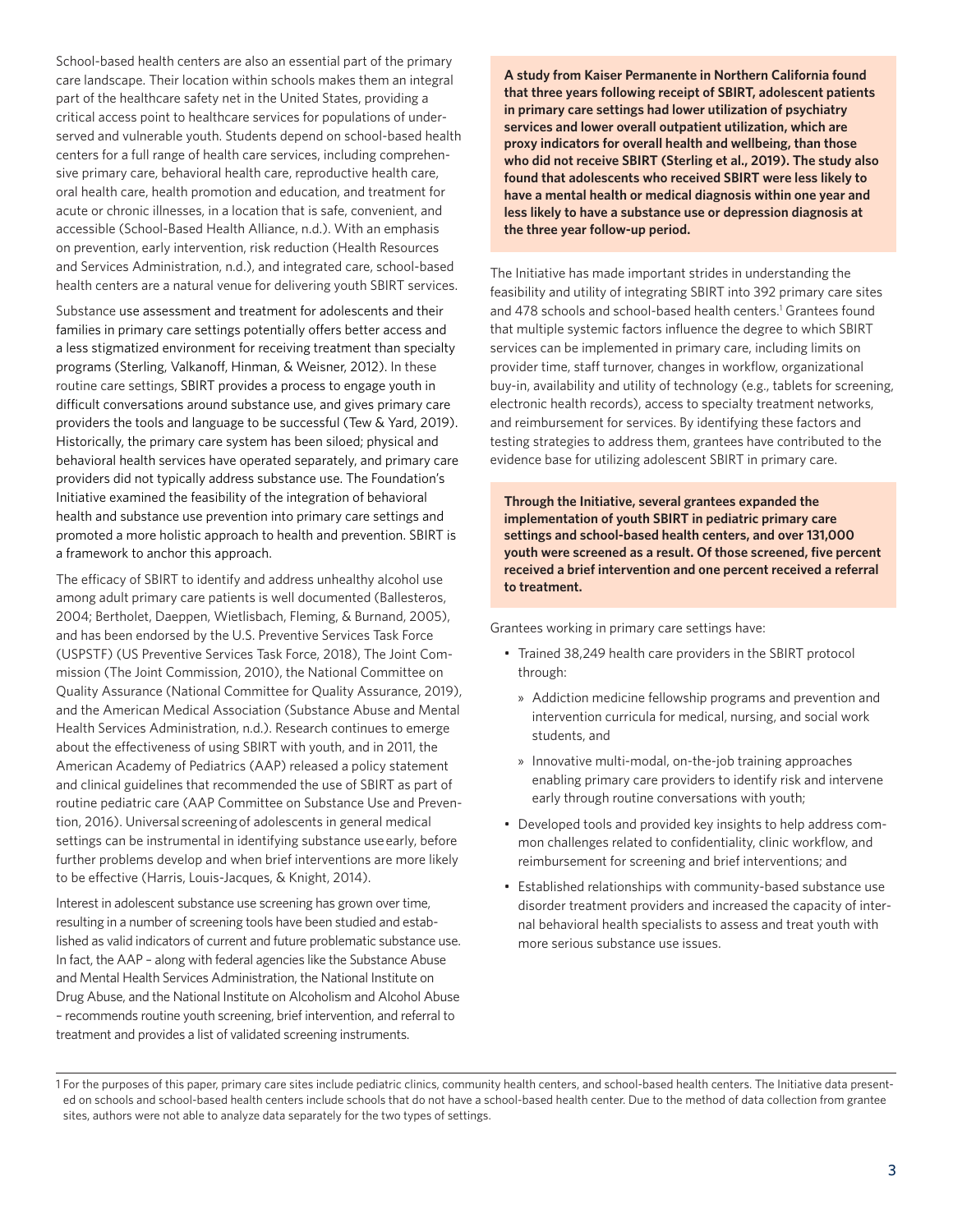# **KEY LEARNINGS**

This section identifies three systemic challenges associated with implementing SBIRT in primary care settings and describes promising strategies and mitigating solutions that emerged from the Initiative. The key learnings highlight strategies, tools, and approaches that grantees developed and tested to overcome barriers to SBIRT implementation in primary care settings.

**Systemic Challenge #1: Systemic Challenge #1: Solution: Systemic Challenge #1: Solution:** 

**Pediatric primary care providers often feel inadequately equipped to identify and address substance use.**



P<sub>T</sub> ediatric primary care providers are in a unique position to identify and prevent substance use. However, many may not recognize the key role that they play and may not feel prepared to take action (Tew & Yard, 2019). A study in Massachusetts found that only one tenth of medical students surveyed felt that they received adequate training in addiction medicine, while nearly all respondents reported that addiction medicine is an important area in which to receive training (Bäck, Tammaro, Lim, & Wakeman, 2018). The study concluded that there is a need for additional training in addiction medicine for medical students, more clinical exposure to patients with substance use disorders, and increased mentoring from faculty members who specialize in addiction medicine to prepare medical students to address the needs of patients at risk for or with a substance use disorder.

In addition to investing in academic programs, ongoing on-the-job training can bolster provider skills for addressing and preventing substance use disorders among youth and help eliminate stigma around discussing substance use. Skills-based training for providers has increased their confidence in implementing SBIRT and instilled a greater sense of responsibility to screen youth (Bernstein et al., 2007). SBIRT training does not have to be elaborate or complicated; it can be as simple and straightforward as providing links to standard SBIRT training materials and specifying a time frame within which they are to be completed (Stoner, Mikko, & Carpenter, 2014) so providers have the flexibility to complete requirements when convenient. Research suggests that single trainings of medical providers may not be sufficient to establish effective SBIRT interventions (Chossis et al., 2007). Ongoing support and training to address questions regarding the appropriate identification and treatment of patients who need substance use disorder treatment is necessary (Pringle, Kowalchuk, Meyers, & Seale, 2012). As the health system in the United States moves toward integration of physical and behavioral health, providers who are equipped with screening and intervention skills are well positioned to promote integration of these traditionally siloed services, increase quality of care, improve patient outcomes, and reduce healthcare costs (New Hampshire Charitable Foundation, 2017).

Through the Initiative, grantees have trained 38,249 youth-serving providers in community health centers, primary care clinics and school-based health centers. This training encourages conversations with adolescent patients and their parents or caregivers around an array of difficult topics, including substance use. In addition, these trainings have creatively addressed major challenges related to the time limitations providers' face in primary care settings, and grantees have even looked further upstream at ways to enhance academic preparation of health professionals before they formally enter the workforce as practitioners.

**The Initiative supported the development of addiction medicine academic programs and trained pediatric primary care providers to implement SBIRT with confidence.**

# **Academic training on addiction medicine and prevention of substance use disorders prepares the primary care workforce to address these issues with youth.**

Training pediatricians to integrate substance use services in their practices can increase their confidence and skills to address an array of substance use disorders (Levy, 2019), though workflow issues surfaced among grantees instituting SBIRT in primary care. Practicing primary care providers face a multitude of demands and are left with little time available during the day to take advantage of various trainings or professional development opportunities. Ensuring academic programs include more robust substance use prevention and addiction medicine requirements can help prepare providers before they enter the workforce and avert some of the challenges of limited provider availability once they are practicing. The Initiative addressed the need for fully integrating addiction medicine into the adolescent health care system recognizing that primary care providers play a critical role in disease prevention and treatment. Providers must understand and be equipped with the skills and confidence to identify risk factors for substance use and addiction, screen for risky substance use, intervene when necessary, and treat or refer patients for services to manage addiction as they do for any other chronic health condition or disease (The National Center on Addiction and Substance Abuse at Columbia University, 2012). Recognizing this need, one grantee estab-

**The American College of Academic Addiction Medicine (ACAAM) created a new medical subspecialty of addiction medicine and ensured that prevention and early intervention are part of standardized addiction medicine education, training and practice.**

lished the National Center for Physician Training in Addiction Medicine to promote permanent systemic change in medical education and health care systems to build a new medical subspecialty of addiction medicine and ensure prevention and early intervention are part of standardized addiction medicine education, training and practice. To accomplish this, the grantee developed a range of approaches to support the continued growth of addiction medicine fellowships with a particular emphasis on recruiting physicians with an interest in youth health promotion and prevention and early intervention. Strategies include developing physician mentors, recruiting potential fellows, and placing graduating fellows in health care settings where they can most effectively advance addiction medicine. In addition to primary care physicians, other members of the primary care workforce such as nurse practitioners, physician assistants, psychologists and social workers, are critical parts of the solution and need to have addiction medicine and substance use prevention integrated into their academic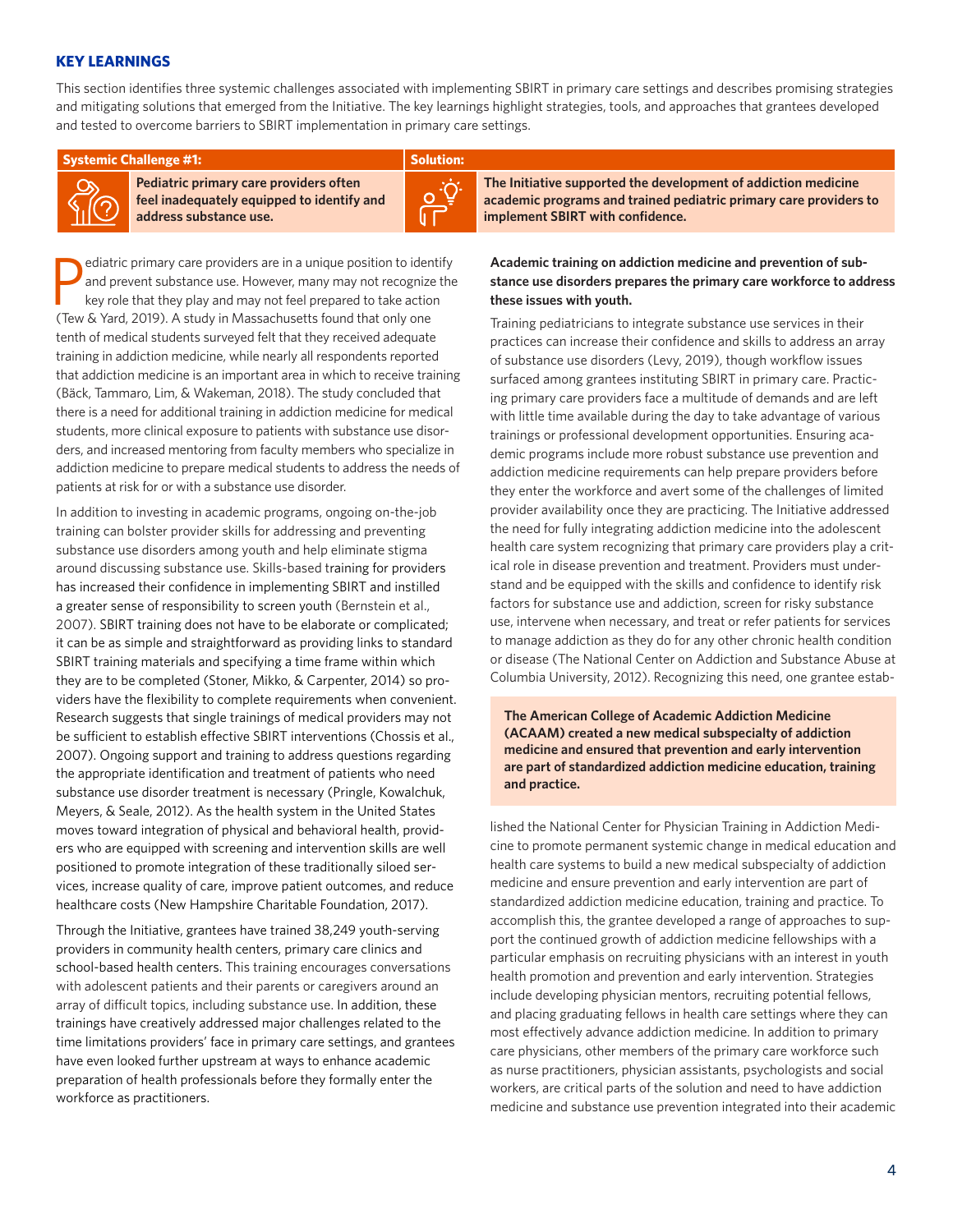**NORC at the University of Chicago is leading the first largescale educational initiative aimed at equipping the next generation of social work and nursing professionals with the knowledge and skills needed to conduct SBIRT with youth. NORC is engaging with professional associations and stakeholders to support the changing landscape of social work and nursing education, while bringing resources to build knowledge, self-efficacy, and skills among practitioners providing services to youth.** 

and licensing requirements. Another grantee addressed these gaps in training related to substance use and adolescent SBIRT for nursing and social work students, faculty, and clinical preceptors as part of the first large-scale educational initiative aimed at equipping the next generation of social work and nursing professionals with the knowledge and skills needed to conduct SBIRT with youth.

# **Utilizing various SBIRT training modes, making trainings convenient, and offering provider incentives helps accommodate provider learning styles and time constraints, while building skills and self-efficacy.**

Some grantees experienced challenges with training uptake among primary care providers due to competing demands and time constraints. Primary care providers are often incentivized to see as many patients as possible, so offering a variety of training modes as options is an effective way to accommodate schedules and learning styles of primary care providers (Tew & Yard, 2019). To account for these demands on providers, grantees conducted on-site and virtual technical assistance and training for primary care providers to build the skills and self-efficacy of the existing workforce. Utilizing online training platforms, including virtual simulations to practice delivering interventions in different patient scenarios, allowed providers to complete trainings and practice skills when convenient without having to miss

**The University of New Mexico's Strategic Implementation of SBIRT in school-based health centers project, implemented an in-depth training program for school-based health centers providers focused on youth-centered communication and holistic views of substance use, including comorbid conditions of depression and anxiety. The training used both in-person and telehealth methods with didactic components. They measured the effectiveness of the training on provider interactions at the provider-level throughout the project by surveying participating youth post-interaction.** 

appointments with patients during the day. Grantees created their own SBIRT training curricula and tailored it to their specific primary care practice settings to better resonate with providers. Grantees incorporated formal and informal feedback from participants to ensure continuous quality improvement in training, to address the evolving needs of participants, and to ensure the technical support offerings are addressing salient and emerging topics. Additional examples of training modes grantees utilized under the Initiative included:

- Tailored on-site trainings
- Affinity group or cohort calls with small groups of providers
- Individual on-site consultation
- Phone and email consultation
- Informational webinars
- Virtual human simulations
- In-person and virtual learning collaborative sessions.

Grantees also designed trainings to vary in length, offering some multi-hour comprehensive SBIRT trainings with shorter booster trainings (such as 45-60 minute "Lunch and Learn" sessions) to provide additional support for refining new skills and building confidence. However, practices found it more difficult to cover the content in depth in the shorter trainings. Grantees suggested that more convenient virtual training options, such as a podcast or making training available on mobile devices or tablets, could improve provider training uptake and allow busy providers to do trainings "on-the-go" or at times of their choice.

Grantees also found that offering continuing medical education credits to providers was an effective incentive for participating in SBIRT training because it helps fulfill existing professional requirements.

# **Ongoing training and resources for primary care providers supports learning throughout the phases of SBIRT implementation.**

Many primary care providers are learning and developing new sets of skills through SBIRT training. Grantees have found that brief intervention skills, such as motivational interviewing, need to be practiced on an ongoing basis to instill confidence in providers to use these techniques with youth. Offering ongoing training and multiple touchpoints to support primary care providers may effectively foster continued learning and adoption of SBIRT. However, providing SBIRT training too far in advance of implementation with patients may cause providers to feel less confident in their skills. It is important to account for delays in launching SBIRT implementation and train providers as close to launch as possible. It can take primary care practices several weeks or months to adjust their workflows and processes to prepare for implementation. Providing short booster trainings throughout implementation helps reinforce skills and provide additional support, especially if there are delays with implementation. In addition to shorter trainings, grantees also found that occasional longer sessions where providers had the opportunity to practice new skills were helpful.

A wide array of practical tools and resources on SBIRT implementation can facilitate ongoing learning and further support primary care providers and practices. Practices can make these materials easily accessible through shared Web platforms or websites, or as handouts to help disseminate information and reinforce skills between trainings and for those providers who are unable to attend in-person training sessions. Resources such as implementation checklists can provide guidance on integrating SBIRT into clinic workflows and routine practices. One grantee designed a checklist that included information such

**The School Based Health Alliance led and facilitated a National School-Based SBIRT Learning Community. The initiative compiled and disseminated collectively agreed upon schoolbased SBIRT best practices to the field for widespread adoption and standardized implementation. They also developed a comprehensive web-based toolkit to create a sustainable legacy of school-based SBIRT learning tools so that school-based health centers nationwide can replicate this model.**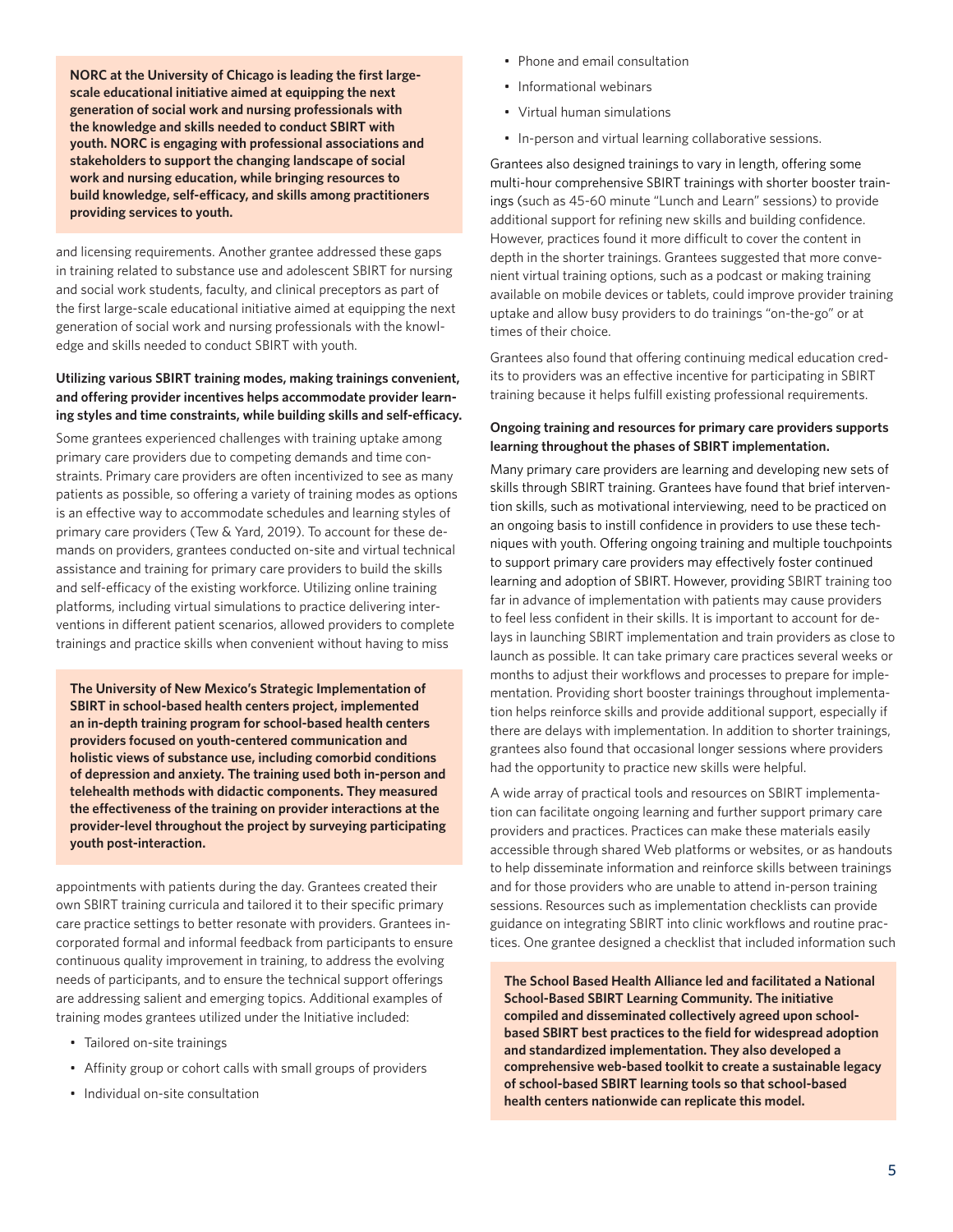as working with clinic leadership, building strong multidisciplinary implementation teams, utilizing the electronic health record, billing and coding for services, and using data to ensure ongoing program improvements. Another grantee developed an SBIRT change package, a resource designed to support primary care providers as they implement program changes and measure progress for each stage of SBIRT implementation. Other grantees have developed materials such as self-assessment modules for continuing medical education, a video highlighting key insights from primary care providers implementing SBIRT, fact sheets and tools to help primary care providers and practices understand federal confidentiality regulations around substance use disorder records and how that relates to SBIRT services for youth, and training curricula. One grantee was instrumental in having addiction content inserted into the Common Program Requirements for physicians in training. Additional information about grantee-developed tools and resources can be found in in the Appendix.

#### **Systemic Challenge #2: Systemic Challenge #2: Solution: Solution: Solution:**



**Clinic workflow, confidentiality regulations, and billing and reimbursement issues can hinder the integration of SBIRT in primary care systems.**



he most recent guidelines issued by the AAP prescribe universal substance use screening for adolescents during both routine and acute care appointments (AAP Committee on Substance Use and Prevention, 2016). However, implementing these guidelines is not without challenges. Primary care settings are some of the busiest places in which to incorporate any additional steps to routine care and practices may find it difficult to find sufficient time to create a workable fit for the SBIRT protocol into an already established routine. Clinical champions can help encourage provider buy-in and manage change seamlessly, making the adoption of SBIRT smoother. Time constraints in primary care settings are also a major barrier, and providers have several developmental and preventive screenings for youth to fit into a short appointment. Brief, user-friendly, adolescent focused screening tools that can be administered by clinical and non-clinical staff alike, will fit more seamlessly into primary care settings. A critical leverage point for SBIRT implementation has been in developing and using payment structures. Primary care providers must bill for their time, and having specific reimbursement codes available can support sustainability of SBIRT in primary care settings. Capitated payment financing structures, which pay providers a set amount per patient for all health care services over a defined time period, can eliminate this barrier.

Confidentiality requirements and regulations can be challenging for providers to navigate. This issue is particularly nuanced for pediatric primary care providers serving youth patients under the age of 18. Youth may want privacy when having discussions about these sensitive issues, and some substance use disorder treatment programs require family participation which necessitates sharing confidential information. Families and caregivers may also be concerned about documenting substance use in electronic health records because of any potential discrimination and future impact on youth. Through the Initiative, grantees developed and tested potential solutions to address these systemic challenges of SBIRT implementation in primary care settings.

#### **Having a clinic champion and buy-in from providers is critical to successful implementation of SBIRT in primary care settings.**

Implementing new processes, tools, or addressing systems-level change in busy primary care settings can be challenging. There are **The Initiative enhanced the capacity of primary care systems to administer SBIRT by identifying clinic champions, developing workflow processes, creating tools to promote understanding of confidentiality requirements, and advocating for system-level changes addressing SBIRT reimbursement.** 

often well established roles and routine workflows in place. Providers may be skeptical or hesitant to shift their approach to delivering care. Having a clinical leader or decision maker as a champion for SBIRT implementation can provide important perspective and encourage adoption of new behaviors in primary care clinics. Ensuring clinic decision makers are involved in the process can help streamline the integration of SBIRT into clinic practices and workflows. Having leaders and clinic champions frame the SBIRT process as a tool for providing more complete and better health services for youth, rather than positing it as just another task to be completed was effective in gaining buy in of providers at many grantee sites (Tew & Yard, 2019).

Grantees noted the value of clinic champions who embraced SBIRT and shared powerful experiences connecting with youth and seeing the impact of SBIRT when utilized correctly. Clinic champions can serve as SBIRT advocates at primary care sites and promote systems change, especially when they are able to use data to support their personal anecdotes and experiences.

# **Including members on the clinic team with a strong health care quality improvement experience can help make SBIRT implementation more successful.**

A quality improvement perspective on clinic teams implementing SBIRT is invaluable. A team with a strong quality improvement orientation involves:

- Interest and readiness to participate in quality improvement activities
- Identification of a champion and commitment from an interdisciplinary team of primary care providers and staff members to engage in regular meetings
- Developing key performance indicators and discussing both system and clinical issues regularly
- Readiness, willingness and capacity to develop and/or modify clinic strategies to address youth substance use
- Commitment to collect and report on key performance indicators.

Grantees found that including clinicians with quality improvement expertise on SBIRT implementation teams helped facilitate prac-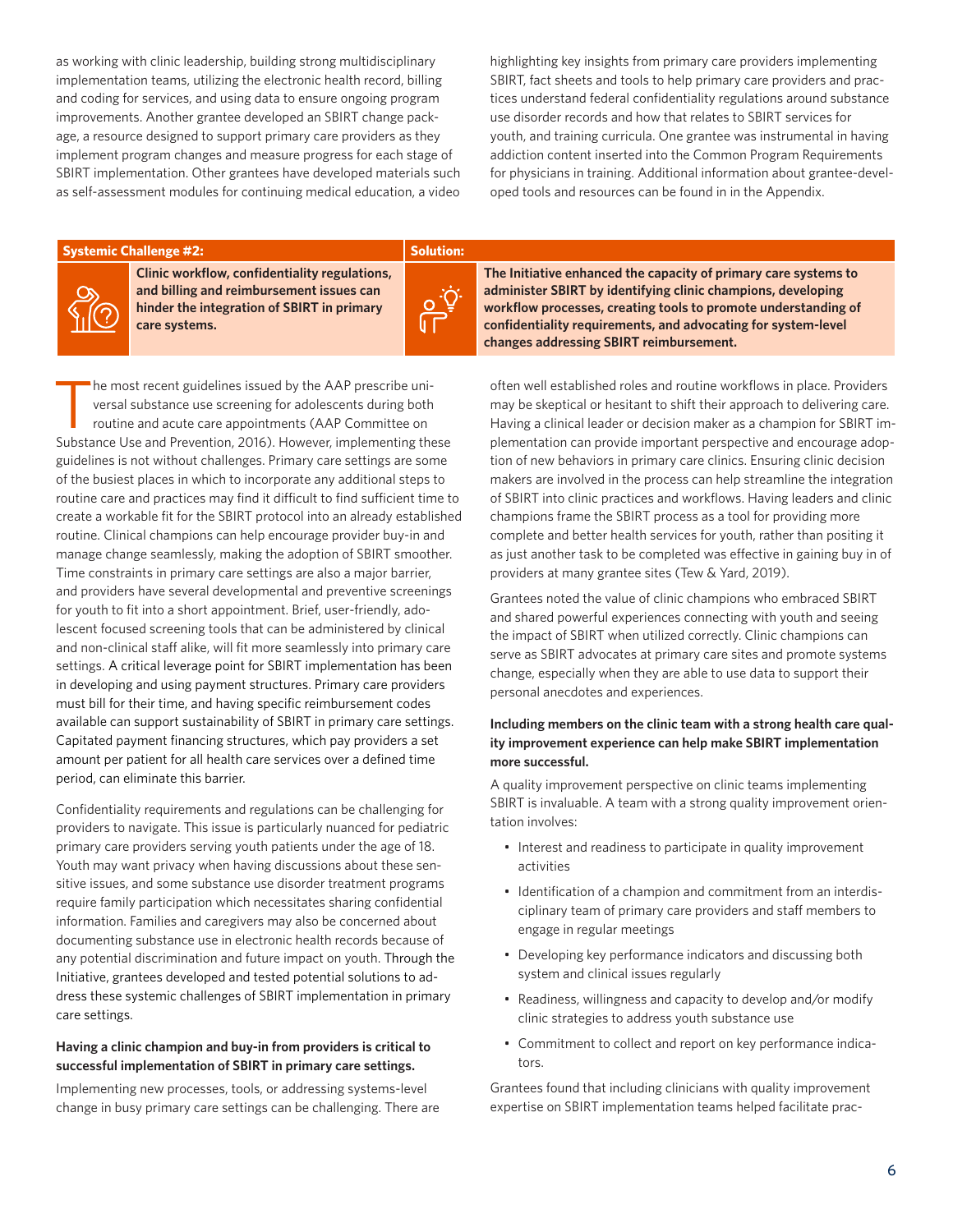tice-wide engagement in implementation (New Hampshire Charitable Foundation, 2018). Team members with quality improvement expertise promoted the use of SBIRT data to inform the strategy for implementation and the content and timing of ongoing training and technical assistance sessions for providers.

# **Evidence-based, brief screening tools are essential for incorporating SBIRT into primary care practices.**

Primary care practices are incredibly busy addressing youth and family needs on a daily basis. Utilizing brief, validated screening tools can help accommodate SBIRT into packed clinic schedules and short appointment times. Grantees have developed and customized evidence-based screening tools for primary care settings and utilized the widely adopted CRAFFT instrument, Screening to Brief Intervention (S2BI), or effective one question screener (*How often have you used [substance] over the past year?)* (Levy et al., 2014). Leveraging technology, such as the use of tablets and electronic screeners, can also be effective and efficient. Grantees found that utilizing screening tools that youth are able to complete in waiting rooms or in other private spaces before appointments can also ensure there is more time available during their actual appointment to discuss the results of the screener. Providers may offer encouragement and positive reinforcement for those youth scoring at no or low risk, or conduct a brief intervention for youth who score at moderate or high risk. Additionally, integration of SBIRT measures into electronic health records can be an efficient way to prompt providers to conduct screenings and capture important data for follow-up conversations with youth.

# **SBIRT must be integrated into the standard delivery of routine health services in order to provide holistic care for youth.**

In a survey conducted as part of the Initiative, over 80% of primary care and school-based health centers provider respondents reported that a primary care provider was responsible for conducting the screening in their clinic, placing the burden primarily on either the physician or nursing staff. Across the country, health systems are exploring how to more effectively address the spectrum of health needs of their patients. Primary care providers are increasingly looking more holistically at their patients, which includes any behavioral health or unmet social needs. Taking a team-based approach to conducting SBIRT and sharing responsibilities across care teams may improve clinic workflow. Grantees have found that having an effective workflow provides infrastructure for implementing SBIRT. For example, involving receptionist staff, medical assistants, or nurses to help facilitate the screening process, primary care providers (i.e., physicians, nurse practitioners, or physician assistants) can conduct brief interventions and initiate the referral process to an addiction medicine physician if appropriate or make a hand-off to a behavioral health clinician for further assessment and services. Integrated care practices have also used behavioral health providers for both the screening and brief intervention portion of the protocol, relieving medical staff of the activity. As discussed above, another promising strategy for improving clinic workflow and maximizing provider time with youth is to leverage technology such as tablets or laptops to administer the screening phase of the protocol. Research has demonstrated that the use of such technology relieves the administrative burden, increases accuracy, routinizes and perhaps de-stigmatizes the process, and can quickly add results to electronic health records (Gadomski et al., 2015; Wissow et al., 2013).

# **Confidentiality issues are complex to navigate with youth, but focused trainings and tools can help make providers feel at ease.**

Confidentiality issues may emerge throughout the SBIRT process, but can be especially complex for primary care providers to navigate when addressing substance use issues with youth and their families. Confidentiality considerations impact workflow, documentation in the electronic health record, referral relationships, and parental and caregiver engagement (New Hampshire Charitable Foundation, 2018). In addition to laws and regulations around confidentiality, families may be concerned with documentation of substance use in electronic health records, and the potential impact on the youth's future academic or employment prospects. Grantees have developed a number of strategies to address these issues. They have created tools and provided technical assistance to primary care sites to help them understand confidentiality issues under state and federal laws and regulations to overcome any potential barriers or hesitations to implementation.

Primary care providers also may face challenges keeping sensitive substance use information private when parents are present at appointments. Grantees implemented creative approaches to allow youth to complete brief screeners privately without their parents or caregivers present, such as setting up private spaces or asking caregivers to complete paperwork while youth complete screenings. Primary care providers also have to balance the benefit of having parents involved when discussing substance use with youth. To help providers feel equipped to facilitate these difficult conversations, grantees had specific trainings and technical assistance engagements to enhance

**The Legal Action Center created a series of fact sheets and tools to help providers and practices understand federal confidentiality regulations around substance use disorder records and how that relates to SBIRT services for youth. The tools include decision trees for practices to use to determine their particular confidentiality restrictions. These tools aim to help raise awareness and understanding among providers about these important policies.**

provider skills. Some grantee sites included confidentiality consent forms for parents and caregivers as a routine part of the process when patients enter care. This helped protect information about youth referrals to behavioral health or substance use treatment services.

# **Reimbursement for screenings and brief interventions facilitates sustainability of SBIRT in primary care settings.**

Developing payment structures to support SBIRT is a major contributor to its sustainability in primary care settings. As the largest source of coverage for behavioral health services, including those related to substance use disorders, Medicaid can play a powerful role in addressing substance use disorders (United States Government Accountability Office, 2015). Effective January 2008, state Medicaid plans may reimburse for SBIRT services. However, health care organizations may not be able to bill for SBIRT services for a variety of reasons, one being that the necessary Medicaid billing codes have not been activated in many states. Furthermore, even when the screening and brief intervention reimbursement codes are activated, many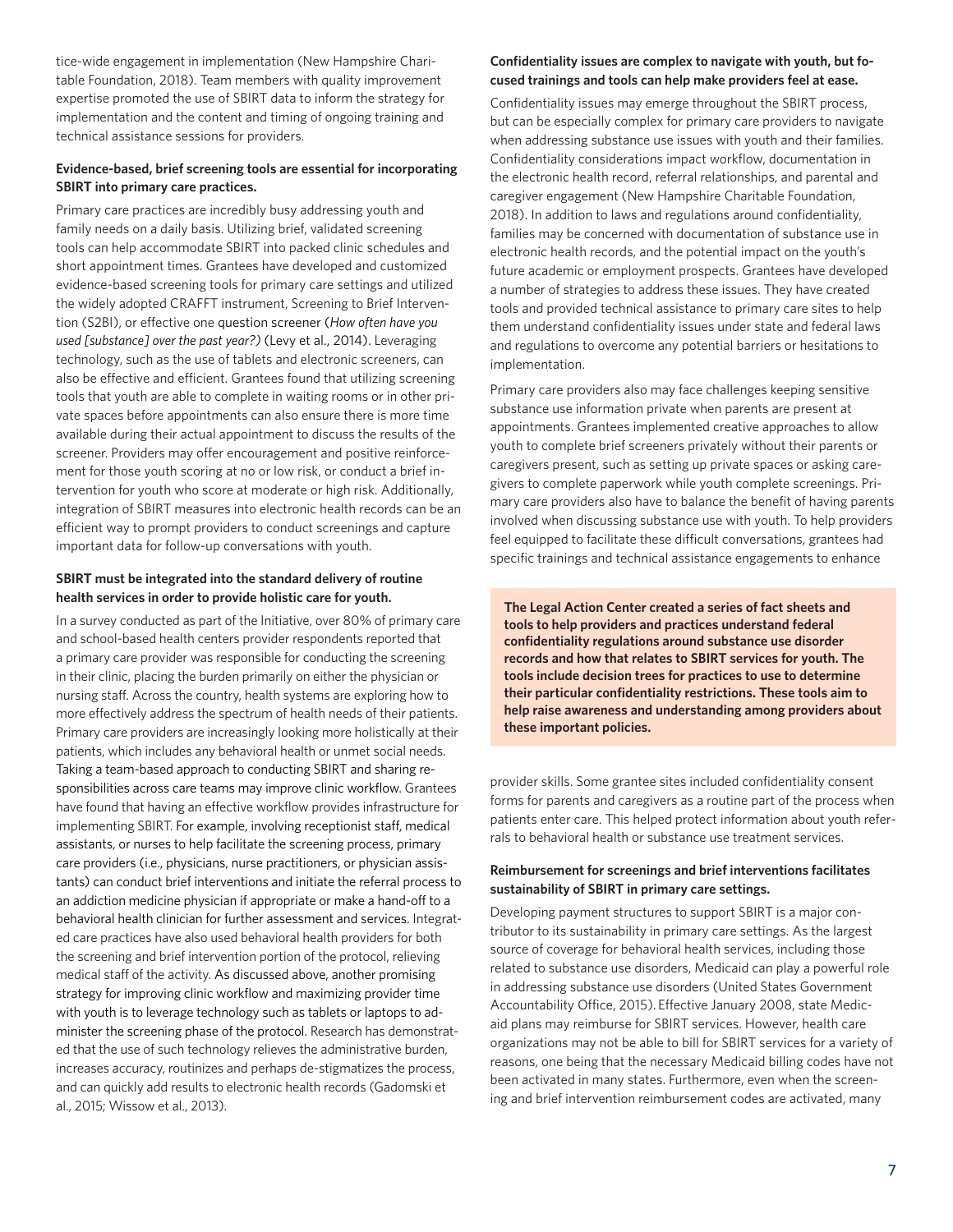**Community Catalyst fostered advocacy coalitions in six states, including in Georgia where the team contributed to the activation of the state's Medicaid SBIRT codes, enabling provider reimbursement. Project staff also created an SBIRT financing toolkit for medical settings and schools.**

providers are not using them due to the time-based nature of the code. An SBIRT encounter needs to last a minimum of 15 minutes for payment under certain billing rules (SBIRT Colorado, 2008).A 2011 study noted physician concern with conducting SBIRT interventions and the feasibility of adding time to already overbooked medical practices (Fussell, Rieckmann, & Quick, 2011).

The Foundation invested in increasing access to financing for SBIRT through policy analysis, advocacy, and dissemination of information

**There is limited availability, access to,** 

regarding usable cost reimbursement codes and strategies across the states for reimbursement. For example, a grantee developed an online, interactive map with information on billing for substance use prevention and early intervention that also includes information on each state's Medicaid coverage. Another grantee encouraged Medicaid health plans to actively collaborate with their state Medicaid agencies to enable the use of, or "turn on," state codes for the brief intervention portion of the protocol and to publicize the existence of appropriate codes to create an incentive for primary care providers to use SBIRT. Grantee primary care sites are leveraging private foundation funding, federal grants, state grants, and other sources to finance SBIRT in spite of health care payment reform and movement towards paying for outcomes and value across the country. This also reflects the need for continued advocacy and education efforts around the critical issue of SBIRT financing and sustainability.

#### **Systemic Challenge #3: Systemic Challenge #3: Solution: Solution: Solution: Solution:**

**and knowledge of various substance use treatment services for adolescents available to primary care providers.** 



The National Survey on Drug Use and Health reported that in<br>2018, 3.7 percent (916,000) of adolescents 12-17 years old<br>reported levels of drug and/or alcohol use that qualify as a 2018, 3.7 percent (916,000) of adolescents 12-17 years old reported levels of drug and/or alcohol use that qualify as a substance use disorder; but less than one percent (547,000) of youth received treatment (Bernstein et al., 2007). These data highlight the critical problem of limited or non-existent substance use treatment services for youth (Paquette, Pannella Winn, Wilkey, Ferreira, & Donegan, 2019). Many primary care providers have never interacted with the specialty substance use disorder service system before, and may not be aware of the continuum of substance use treatment options and services available. The new field of addiction medicine provides trained physicians who can provide consultation to primary care providers, perform assessments and diagnoses, appropriate interventions and both inpatient and outpatient treatments. Other options, such as community-based interventions (e.g., mentoring programs) may also be appropriate. It is difficult for providers to remain up-to-date on this resource landscape, as many of these resources are administered by smaller organizations embedded in the community, and providers have existing patient and administrative demands they must prioritize. Information about the populations these organizations serve, types of services provided, hours of operation, and organizational capacity to meet the needs of youth are important details to primary care providers, but difficult to track. As a result, many providers feel unprepared to determine the type of referral most appropriate to meet the needs of youth and their families.

Primary care providers have also reported they sometimes do not hear back from their patients after referring them to treatment services, leading providers to believe that treatment was ineffective (Palmer, Hughey, Jones, & Mark, 2015). There is often no mechanism to formally close the loop on whether the youth received treatment, and for the provider to learn about the outcomes and next steps that resulted. Incorporating formal follow-up steps and processes into SBIRT protocols, as well as existing relationships with treatment

**Grantees built relationships with behavioral health and treatment providers, incorporated follow-up in SBIRT protocols, and strengthened relationships with families to improve treatment initiation and engagement.**

providers, may help keep providers more engaged throughout the referral to treatment process and improve care transitions. Additionally, embedding substance use services within pediatric primary care settings, including school-based health centers, and engaging primary care providers in managing substance use as they do other chronic diseases and health conditions, has the potential to dramatically increase access to substance use disorder treatment for youth (Levy, 2019). There is minimal burden on the primary care provider when either services or staff with expertise are fully integrated or co-located with physical health care.

# **Building relationships with treatment providers and establishing cross-sector partnerships can facilitate access to services for youth.**

Communicating regularly with treatment providers can help better coordinate care for youth; however, primary care providers have limited time to initiate and foster these relationships. Establishing relationships can facilitate the referral process and help primary care providers stay updated on services youth are receiving and progress or barriers they may be experiencing. This process is enabled by addiction medicine physicians who are already part of the health care system. Some grantee sites have regular meetings with treatment providers to share general information about their programs and review referral processes and protocols. This is more common in community-based and school-based programs than in primary care settings, due to time constraints. Established relationships with treatment services can also help primary care providers understand and communicate wait times and other details to youth and families seeking appointments.

**Primary care practice sites in the New Hampshire Charitable Foundation's project reached out to community-based providers across New Hampshire to develop referral relationships. Nearly 70% of practice sites have established new partnerships with organizations in their communities as a result of their youth SBIRT implementation work.**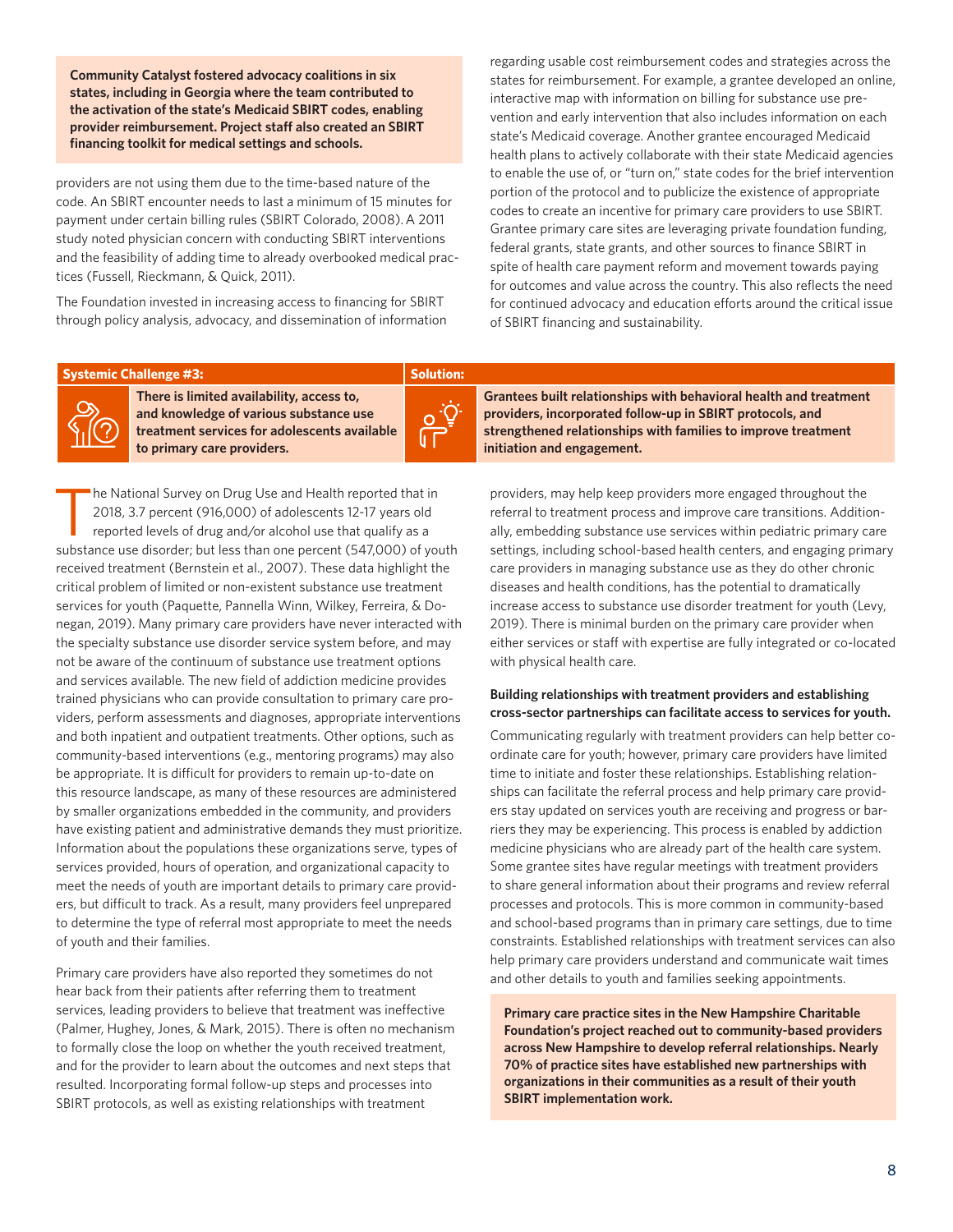Establishing cross-sector partnerships can also help relieve the burden on primary care providers to retain details about the treatment landscape. A few partnerships with community organizations, juvenile justice programs, and schools can be key. Instead of having to keep track themselves, primary care clinics can communicate and consult with these trusted partners who do know the ins and outs of the community. Grantees developed tools to help primary care providers build and strengthen relationships with behavioral health and community-based resources for youth, including a checklist outlining steps to take to identify and organize resources by region and the support services available for youth and families.

# **Incorporating a follow-up step in the SBIRT protocol allows providers to stay in the loop about youth treatment initiation.**

Follow-up after screenings, brief interventions, or referrals to additional services are necessary to holistically address youth health needs. However, protocols and processes for follow-up in primary care settings are often unclear and these conversations may not be reimbursable, making it challenging for providers to conduct these important activities. Follow-up may include conversations with youth, families or treatment/service providers via phone, or an interim appointment to check-in. Primary care practices have also found it difficult to log follow-up interactions in electronic health records. Without clear mechanisms for having these conversations, providers are often unaware of whether youth were able to initiate and engage in treatment services before the next annual primary care visit. Additionally, multiple follow-up conversations may be required with youth and their families, before they engage in treatment, making follow-up an important step in the SBIRT protocol. Due to the time constraints on primary care providers, a team-based approach to follow-up may

be particularly effective. A recent randomized trial found that having a behavioral health clinician based in pediatric primary care who can facilitate referrals to specialty care can significantly increase the chances that patients who need it will start treatment; patients with access to that service were four times more like to start treatment than those receiving usual care (Sterling et al., 2017). A care coordinator, health educator, or other staff member may also conduct follow-up depending on the staffing structure and capacity of the particular clinic (New Hampshire Charitable Foundation, 2018).

Grantees explored and shared insights on the various challenges with follow-up in primary care settings and developed strategies for beginning to address these issues. Grantees noted that clinics with integrated behavioral health services or relationships with local treatment providers made follow-up more seamless. Assigning a staff member to follow-up directly with patients was an effective strategy, and clearly delineates responsibilities across team members to ensure this step is incorporated into the SBIRT process.

## **Engaging families and caregivers supports the success of referral to and engagement in treatment services.**

Confidentiality issues with families and caregivers can be complex to navigate for pediatric primary care providers wanting to protect privacy and build trust with youth patients. Involving parents and other caregivers in substance use treatment offers the potential for more significant impact. Research suggests that in addition to promoting trust and confidence between the youth and medical provider, thoughtful engagement with parents or caregivers that support and mobilize the entry into treatment or engagement with additional services is essential (Ozechowski, Becker, & Hogue, 2016).

# **FUTURE DIRECTIONS AND RECOMMENDED NEXT STEPS FOR INTEGRATION OF SBIRT INTO PEDIATRIC PRIMARY CARE**

Grantees have conducted research to shed light on challenges and promising approaches to integrating SBIRT into pediatric primary care settings, created tools and resources to overcome barriers, and promoted a more holistic view of prevention, health, and well-being in primary care settings to help youth thrive. While grantees developed a variety of promising approaches, challenges remain related to time constraints on primary care providers, reimbursement, and siloed systems of care between physical and behavioral health services. Recommendations to further address these systemic issues are described below.

# **Expand substance use prevention and addiction medicine curriculum in academic training for primary care providers.**

Provider training uptake was a major challenge for primary care practice sites due to competing demands and lack of time to take on any additional or optional work outside of seeing patients. While grantees developed some creative strategies to overcome these challenges, a promising solution is incorporating more robust behavioral health, addiction medicine, and substance use disorder prevention (including SBIRT) into academic preparation and ongoing licensure requirements of physicians, physician assistants, nurses, social workers, psychologists, and other professionals who interface with youth. Additionally, while training students is effective, unless their clinical preceptors are

also trained, the students will not have an opportunity to practice the SBIRT skills they have acquired in school. Due to the difficultly students have experienced influencing change in existing practices, the provision of training to preceptors should be a priority emphasis. National standards and core competencies around addiction medicine and SBIRT would ensure these subject areas are included in academic programs. State continuing education and licensure requirements should also incorporate substance use prevention and addiction medicine to support the ongoing learning and skill building of providers in these areas.

# **Utilize data to monitor performance, address gaps in implementation, and identify opportunities for training and quality improvement.**

Electronic health records can be used to monitor delivery of services, including follow-up; track treatment referrals; and assess substance use and other related outcomes over time. Grantees found there was often inconsistency in the availability and quality of data, making it difficult to track progress and identify promising practices and challenges. Practices may experience a time lag in seeing screening and brief intervention rates if they are using claims data. Additionally, the SBIRT billing codes may be too general to know what specific service or intervention a youth may have received. More accurate and robust data on screening and brief intervention rates can help drive practice improvement (Tew & Yard, 2019).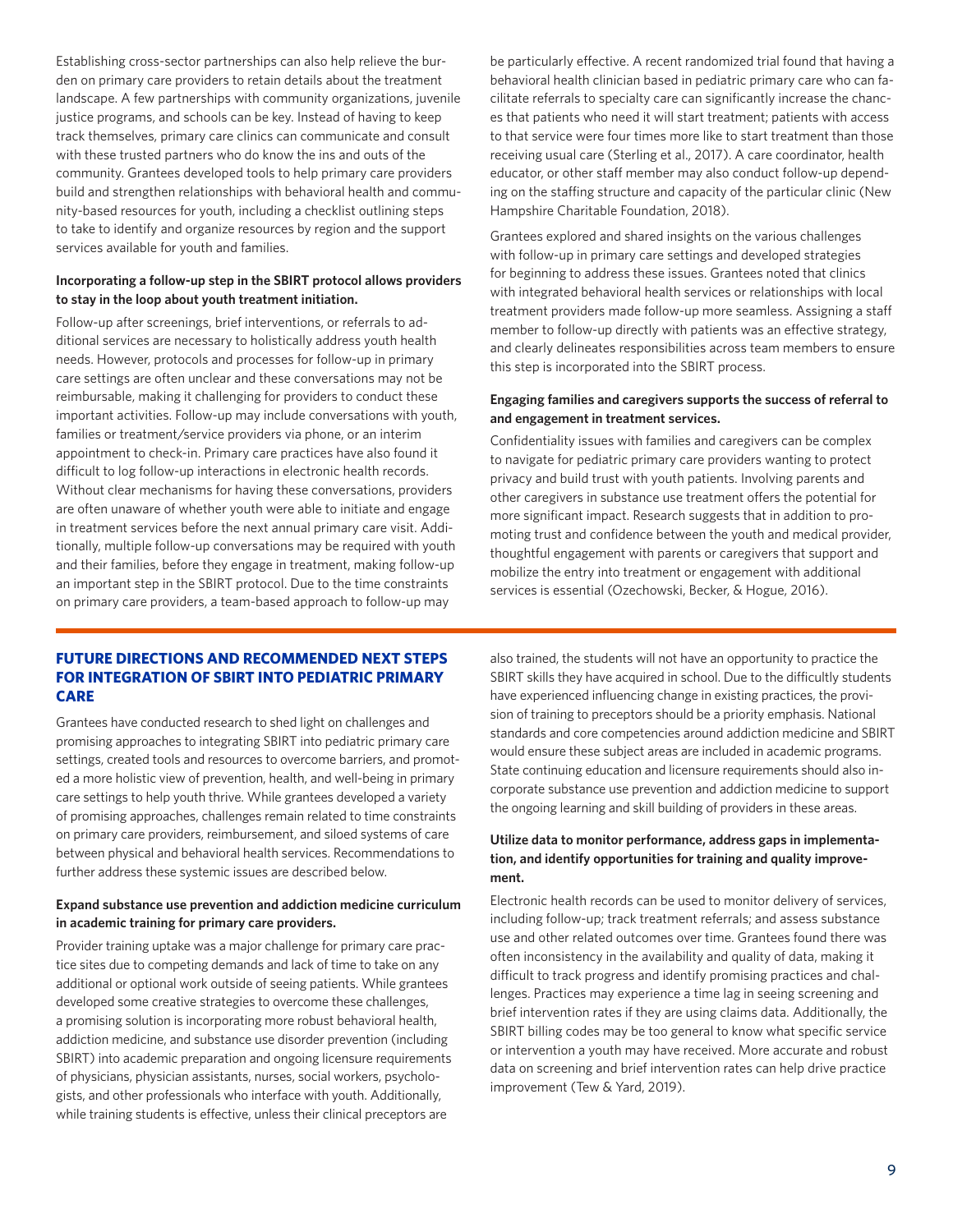# **Determine a mechanism to sustainably finance SBIRT in primary care settings.**

Health care organizations and providers may not be able to bill for SBIRT services for a variety of reasons. Medicaid billing codes have not been activated in many states and even when the screening and brief intervention reimbursement codes are activated, many providers are not using them due to the time-based nature of the codes, low reimbursement rates, concerns around documenting substance use in the medical record, and lack of awareness regarding the availability of the codes. Sites are turning to other funding mechanisms such as private foundations and state or federal sources to finance SBIRT and continue to report billing and coding as a barrier to implementation. The Foundation is funding a project with the Center for Health Care Strategies to move beyond the discussion of using fee-for-service principles to drive SBIRT implementation. They will convene experts in substance use prevention, health care service delivery, and financing to explore considerations for using alternative payment models to shift how primary care identifies and addresses youth substance use and report their findings.

# **Integrate addiction medicine and other behavioral health services into pediatric primary care to improve SBIRT implementation and access to treatment for substance use disorders.**

While policy efforts in the United States have increasingly focused on expanding access to evidence-based treatment over the past several years, the treatment infrastructure remains almost nonexistent for youth (Levy, 2019). While developing and fostering relationships across sectors and with external mental health, substance use, and other community-based service providers can facilitate access and treatment uptake for youth, these relationships take continued investment of time and effort by key individuals in primary care clinics. Many primary care settings are not set up to support this type of ongoing outreach, and providers may have to do this on their own time because it is not a billable service. Integrating behavioral health

and substance use services within pediatric primary care can facilitate warm handoffs from primary care providers. Ideally, SBIRT fits into a comprehensive behavioral health screening and integrated approach to care to address comorbid substance use and mental health conditions. Further, engaging primary care providers in managing substance use as they would other chronic diseases or health conditions has the potential to increase access to substance use disorder treatment for youth (Levy, 2019). Follow-up with youth and specialists is more seamless and straightforward when all providers are working within the same setting. In these situations, time constraints are less of a limiting factor. Additionally, multidisciplinary, team-based approaches to care can ensure that the health of youth is addressed as a more whole-person care experience.

# **CONCLUSION**

The Foundation utilized a strategic, multipronged approach to advance the implementation of SBIRT in pediatric primary care. The Initiative supported the development of addiction medicine fellowship programs, expanded substance use disorder prevention curricula for schools of nursing and social work, and trained pediatric primary care providers to implement SBIRT. It enhanced the capacity of primary care systems to administer SBIRT by identifying clinic champions, developing workflow processes, creating tools to promote understanding of confidentiality requirements, advocating for SBIRT reimbursement, and strengthening treatment referral networks. Systemic challenges remain related to the integration of substance use prevention into routine primary care practice, and future work is needed to improve and sustain SBIRT implementation. Further expansion of academic preparation and skills-based training for primary care providers, use of clinical data to monitor SBIRT implementation and outcomes, access to financing models for SBIRT, and the integration of addiction medicine and other behavioral health services into primary care settings are promising directions for future work.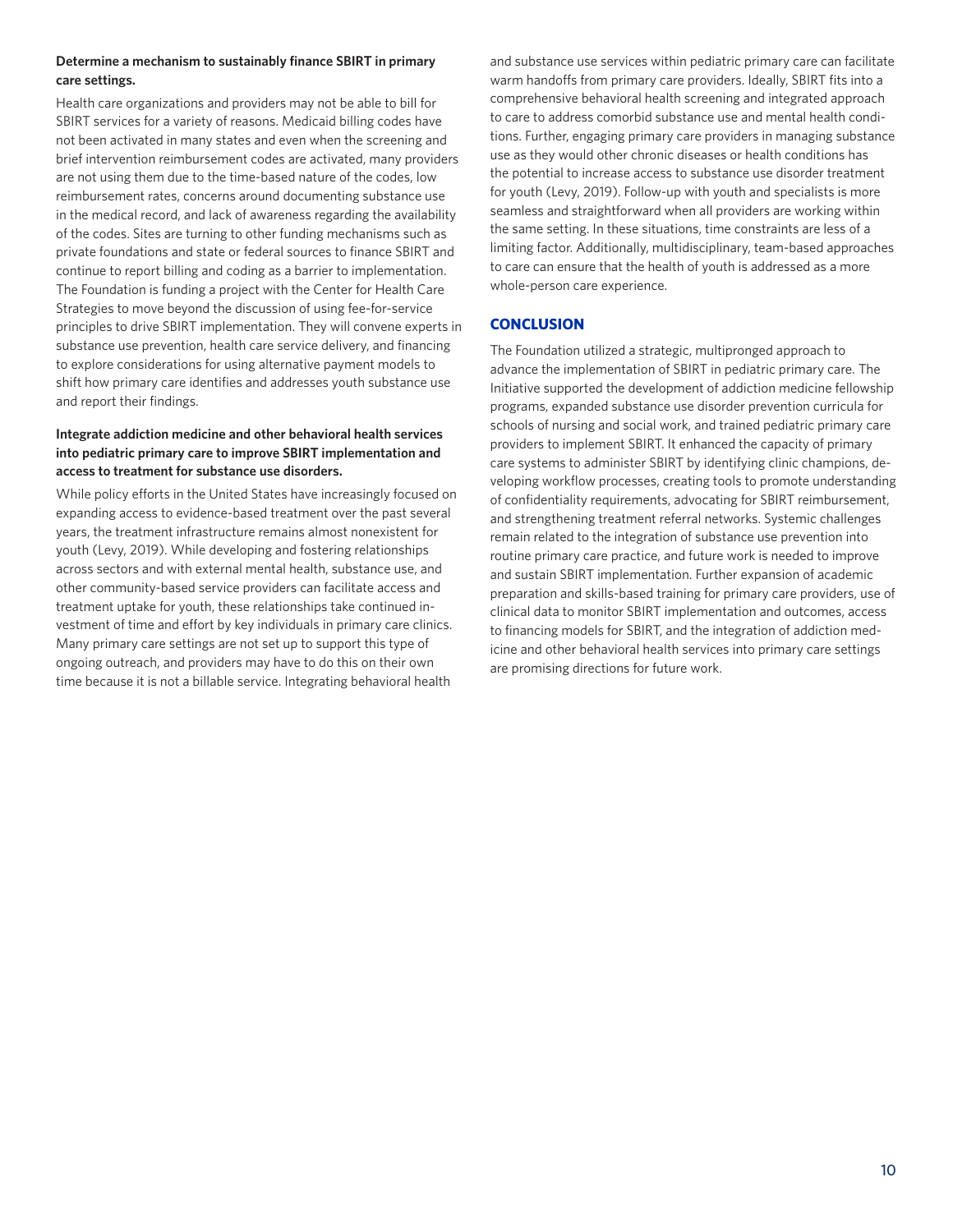This list of pediatric primary care SBIRT implementation resources represents a subset of journal articles and evaluation reports, implementation tools and resources, and policy briefs published and disseminated by the Initiative's grantees. For each item, we provide the citation and a brief description of the material and its associated grant project.

**Botzet, A., Fahnhorst, T., Laschen, M., & Jones, A. L. (2015).**  *MPower program parent manual.* **Minneapolis, MN: University of Minnesota. Oakland, CA: Kaiser Permanente.** The MPower Program serves to increase family communication and understanding around sensitive topics, especially alcohol and drug use, empower teens to make educated, healthy choices, and ultimately, reduce adolescent alcohol and drug use. The parent manual is designed to provide parents/guardians with additional information and resources to most effectively implement the MPower Program in the home setting. Information in the manual includes: background on adolescent brain development and cognitive emotional regulation to give parents a better understanding of teen behavior and provide guidance for promoting independence and cognitive/emotional regulation; techniques for effective communication; effective methods to cope with life stressors; and tips to help parents facilitate positive decision making styles. Accompanying exercises are provided throughout. The manual concludes with a reading list and resource guide for further exploration.

**Botzet, A., Fahnhorst, T., & Jones, A. L. (2015).** *MPower program interventionist's manual.* **Minneapolis, MN: University of Minnesota. Oakland, CA: Kaiser Permanente.** Created as part of the MPower Program, this manual serves as a guide for interventionists to implement the MPower program in a clinical setting. The manual describes a 4-session individual and family therapy model for use with adolescents who may be experiencing mild or moderate problems associated with alcohol or drug use and/or mild to moderate levels of mental health problems, such as anxiety or depression. The manual includes proposed scripts for each session as well as accompanying reproducible worksheets to be distributed to participants. Guidance is also included for providers who need to refer a participant for further treatment.

**Center for Health Care Strategies. (2019).** *Improving access to screening, brief intervention, and referral to treatment in primary care for adolescents: A resource center.* **[https://www.chcs.org/resource/](https://www.chcs.org/resource/improving-access-to-screening-brief-intervention-and-referral-to-treatment-in-primary-care-for-adolescents-a-resource-center/) [improving-access-to-screening-brief-intervention-and-referral-to](https://www.chcs.org/resource/improving-access-to-screening-brief-intervention-and-referral-to-treatment-in-primary-care-for-adolescents-a-resource-center/)[treatment-in-primary-care-for-adolescents-a-resource-center](https://www.chcs.org/resource/improving-access-to-screening-brief-intervention-and-referral-to-treatment-in-primary-care-for-adolescents-a-resource-center/)**/. As part of a three-year *Improving Access to SBIRT Services for Adolescents*  learning collaborative, the Center for Health Care Strategies, Inc. created a resource center to provide practical tools and strategies for health plans and providers interested in using SBIRT for adolescents in the primary care setting. The resource center includes various modules that range from helping providers understand how SBIRT can be integrated into the primary care setting to providing insight into the billing codes available for SBIRT services in the primary care setting. The website also contains numerous links to related projects, resources, and blog posts on the topic of SBIRT.

**Community Catalyst. (2019).** *Advocate toolkit: Funding screening, brief intervention and referral to treatment (SBIRT) with young people.* **[https://www.communitycatalyst.org/resources/tools/sbirt](https://www.communitycatalyst.org/resources/tools/sbirt-resources/pdf/Funding-Youth-SBIRT-Toolkit-Updated-July-2019.pdf)[resources/pdf/Funding-Youth-SBIRT-Toolkit-Updated-July-2019.](https://www.communitycatalyst.org/resources/tools/sbirt-resources/pdf/Funding-Youth-SBIRT-Toolkit-Updated-July-2019.pdf)**

**[pdf.](https://www.communitycatalyst.org/resources/tools/sbirt-resources/pdf/Funding-Youth-SBIRT-Toolkit-Updated-July-2019.pdf)** This toolkit provides a roadmap for advocates to identify and leverage a range of funding sources to support the implementation of SBIRT in schools and medical settings. Several policy and advocacy strategies are highlighted throughout that have the potential to bring funding and resources to youth SBIRT initiatives. The first section includes strategies for leveraging Medicaid reimbursement, state and local budget resources, and federal funding to support prevention initiatives, including SBIRT, in the school-based setting. The second section offers strategies for incentivizing and reimbursing providers for conducting SBIRT with adolescents in medical settings. Three payment sources are addressed: Medicaid payment models, Early and Periodic Screening, Diagnostic and Treatment (EPSDT), and Private Insurance. The toolkit also contains links to numerous resources that may help advocates to engage community members and providers to generate awareness for SBIRT.

# **Community Catalyst. (2019).** *Training resources for the implementation of screening, brief intervention, and referral to treatment (SBIRT) with young people.* **[https://www.](https://www.communitycatalyst.org/resources/tools/sbirt-resources/pdf/Pew-SBIRT-Training-Resources-CC.pdf)**

**[communitycatalyst.org/resources/tools/sbirt-resources/pdf/](https://www.communitycatalyst.org/resources/tools/sbirt-resources/pdf/Pew-SBIRT-Training-Resources-CC.pdf) [Pew-SBIRT-Training-Resources-CC.pdf.](https://www.communitycatalyst.org/resources/tools/sbirt-resources/pdf/Pew-SBIRT-Training-Resources-CC.pdf)** This one-pager offers online and face-to-face training resources for individual providers and organizations interested in implementing SBIRT with adolescents. The trainings include an introduction to evidence-based screening tools and instruction in motivational interviewing. Several of the resources also provide implementation coaching and support. This resource also includes links to two training toolkits, both of which provide detailed guidance for clinicians or organizations interested in delivering SBIRT with adolescents.

**Frameworks Institute. (2018).** *Reframing adolescent substance use and its prevention: A communications playbook.* **[http://](http://frameworksinstitute.org/assets/files/adolescence_youth/reframing_adolescent_substance_use_playbook_2018.pdf) [frameworksinstitute.org/assets/files/adolescence\\_youth/](http://frameworksinstitute.org/assets/files/adolescence_youth/reframing_adolescent_substance_use_playbook_2018.pdf) [reframing\\_adolescent\\_substance\\_use\\_playbook\\_2018.pdf.](http://frameworksinstitute.org/assets/files/adolescence_youth/reframing_adolescent_substance_use_playbook_2018.pdf)** The Reframing Adolescents Substance Use and Its Prevention playbook provides a step-by-step guide to using evidence-based framing strategies to communicate about adolescent substance use. The playbook presents findings from extensive multi-method research to develop and test effective strategies for communicating about adolescent substance use. Explanations of each framing strategy, models that illustrate how to apply them, and other helpful user notes are included throughout the playbook. The playbook is divided into three sections: strategies that move communication forward, strategies that require caution, and strategies to avoid.

**Legal Action Center. (2016).** *Tool #1 fact sheet - Do federal alcohol & drug confidentiality rules apply to your SBIRT services?* **[https://](https://lac.org/wp-content/uploads/2016/11/SBIRT_Tool1_FactSheet.pdf) [lac.org/wp-content/uploads/2016/11/SBIRT\\_Tool1\\_FactSheet.](https://lac.org/wp-content/uploads/2016/11/SBIRT_Tool1_FactSheet.pdf)**

**[pdf.](https://lac.org/wp-content/uploads/2016/11/SBIRT_Tool1_FactSheet.pdf)** This tool is the first in the series of fact sheets about how the federal confidentiality regulations around substance use disorder records, known as "42 CFR Part 2" (Part 2), relate to SBIRT services for youth. This first tool is intended to help SBIRT providers determine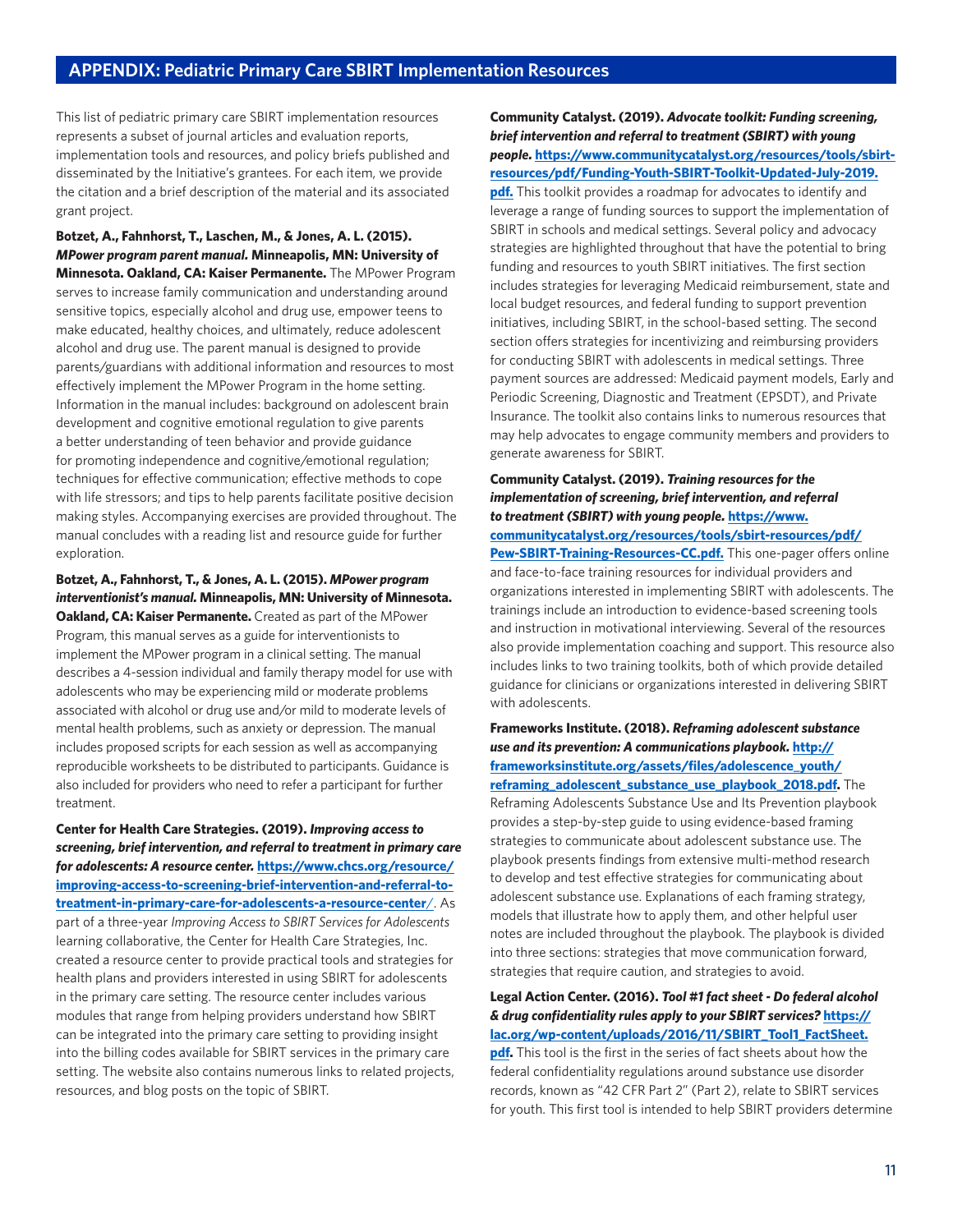whether or not they need to follow Part 2 regulations. Even if a provider does not operate within a Part 2 program, authors of the fact sheet advise that they still be aware of the policy in the event that they communicate with Part 2 programs. The toolkit is available here: [https://lac.org/confidentiality-sbirt/.](https://lac.org/confidentiality-sbirt/)

# **Legal Action Center. (2016).** *Tool #1 decision tree – Do federal alcohol & drug confidentiality rules apply to your SBIRT services?* **[https://lac.](https://lac.org/wp-content/uploads/2016/11/SBIRT_Tool1_DecisionTree-1.pdf) [org/wp-content/uploads/2016/11/SBIRT\\_Tool1\\_DecisionTree-1.](https://lac.org/wp-content/uploads/2016/11/SBIRT_Tool1_DecisionTree-1.pdf)**

**[pdf.](https://lac.org/wp-content/uploads/2016/11/SBIRT_Tool1_DecisionTree-1.pdf)** This tool is part of the Legal Action Center's series on confidentiality regulations as they relate to SBIRT services for youth. Building upon "Tool # 1 – Fact Sheet", this tool includes a decision tree to help SBIRT providers determine whether their SBIRT services are subject to federal confidentiality rules for substance use disorder records, known as Part 2. Part 2 confidentiality rules apply to SBIRT service providers in federally assisted program settings. The toolkit is available here:<https://lac.org/confidentiality-sbirt/>.

## **Legal Action Center. (2016).** *Tool #2 SBIRT and the federal alcohol & drug confidentiality rules: The basic requirements.* **[https://lac.](https://lac.org/wp-content/uploads/2017/03/SBIRT_Tool2.pdf) [org/wp-content/uploads/2017/03/SBIRT\\_Tool2.pdf.](https://lac.org/wp-content/uploads/2017/03/SBIRT_Tool2.pdf)** Building

upon Tool # 1 – Fact Sheet and Tool # 1 – Decision Tree, this tool provides SBIRT providers with an overview of the basic requirements of Part 2. The tool is for providers who have determined that they are covered by Part 2 (see Tool # 1 – Decision Tree) as well as those who are not covered, but communicate with programs which are. Part 2 protects patient information privacy in all written and oral communications, prohibiting disclosure even to persons who already have the information, have official status, or have a subpoena or warrant. SBIRT programs may disclose patient information under 10 main Part 2 exemptions: proper written consent from the patient, internal program communications, Qualified Service Organization Agreements, medical emergencies, audits/evaluations, court-ordered disclosures, research, reports of child abuse/neglect, disclosures that do not contain patient-identifying information, or crimes committed by a patient on program premises or against program personnel. The toolkit is available here: [https://lac.org/confidentiality-sbirt/.](https://lac.org/confidentiality-sbirt/)

# **Legal Action Center. (2016).** *Tool #3 SBIRT and the federal alcohol & drug confidentiality rules – Common scenarios***. [https://lac.org/](https://lac.org/wp-content/uploads/2017/06/SIBRT-Tool-3.pdf)**

**[wp-content/uploads/2017/06/SIBRT-Tool-3.pdf.](https://lac.org/wp-content/uploads/2017/06/SIBRT-Tool-3.pdf)** A third tool in the Legal Action Center's series on confidentiality regulations as they relate to SBIRT services for youth, this tool outlines how Part 2 applies to common scenarios involving SBIRT. The tool provides guidance around security of records, disclosures to parents and guardians, consent form strategies, and disclosure to third-party payers. Part 2 is also discussed in the context of particular settings, such as SBIRT in schools, juvenile justice settings, or primary care and integrated health settings. The toolkit is available here: <https://lac.org/confidentiality-sbirt/>.

**Mosaic Group. (2016).** *Adolescent SBIRT implementation checklist***. [http://www.groupmosaic.com/resources/2016/10/26/adolescent](http://www.groupmosaic.com/resources/2016/10/26/adolescent-sbirt-implementation-checklist)[sbirt-implementation-checklist](http://www.groupmosaic.com/resources/2016/10/26/adolescent-sbirt-implementation-checklist).** The Adolescent SBIRT checklist was designed to provide organizations with a detailed but flexible step-by-step guide for integrating SBIRT into routine health care. The checklist features 10 key steps: (1) gain commitment from senior

leadership, (2) build a strong multidisciplinary implementation team, (3) conduct organization workflow analysis, (4) develop a personalized SBIRT protocol, (5) modify the organization's electronic health record, (6) find effective ways to bill and code for SBIRT services, (7) train relevant staff, (8) establish a smooth referral to treatment process, (9) track data to ensure ongoing program improvements, and (10) build toward a sustainable SBIRT practice. The checklist is meant to support a 12-month implementation process, with the first three months principally devoted to planning. Authors of the checklist hope that it can be adapted for various settings, and provide recommendations for using it in school-based health centers, behavioral health providers, primary care settings, and community-based health organizations.

## **National Council for Behavioral Health. (2019).** *Improving adolescent health: Facilitating change for excellence in SBIRT.*

**<https://www.ysbirt.org/>.** This 'change package' strives to be specific enough for clinicians to implement program changes and measure their progress while being generalizable enough to be scaled to use in multiple settings. The change package includes broad goals ('change concepts') and specific plans to measure success ('outcome measures') for each stage of SBIRT implementation. The ultimate goal is universal screening of youth with every health maintenance visit (and at other visits as applicable). Outcome measures place an emphasis on engaging young patients and granting them ageappropriate power over the terms of their care. This includes negotiating a behavior change plan together, agreeing on the need for and acceptable level of intervention, and asking the patient for permission to include their parents or caregivers. Implementation considerations for health practices include identifying organizational capacity for SBIRT implementation, developing a sustainable financing strategy based on relevant reimbursement systems, and designing a data collection process that can enhance service delivery. The change package also addresses the special patient-facing considerations of co-occurring medical and mental conditions, poly-substance use, and the need for cultural competence.

#### **New Hampshire Charitable Foundation. (2017).** *New Hampshire Youth SBIRT Initiative Playbook***. [https://sbirtnh.org/playbook/.](https://sbirtnh.org/playbook/)**

This playbook is a compendium of actions and/or strategies identified through the New Hampshire Youth SBIRT Initiative implementation and related work that will not only give providers a shared understanding of SBIRT, but will also help organizations to more effectively implement SBIRT in their clinical setting. The playbook is organized in sections, each of which include a "purpose of the play," pertinent definitions, team members involved, and measures of success.

**NORC at the University of Chicago. (2016).** *Adolescent SBIRT curriculum***. [https://sbirt.webs.com/curriculum.](https://sbirt.webs.com/curriculum)** This curriculum offers skills-based education on adolescent SBIRT. It includes an Instructor's Toolkit as well as a Web-based *SBI with Adolescents* simulation program. The Instructor's Toolkit and simulation program prepare educators to screen adolescents for alcohol and drug use using validated tools; deliver effective brief interventions using motivational interviewing; link adolescents to treatment services; and provide follow-up. The Instructor's Toolkit includes the *Learner's*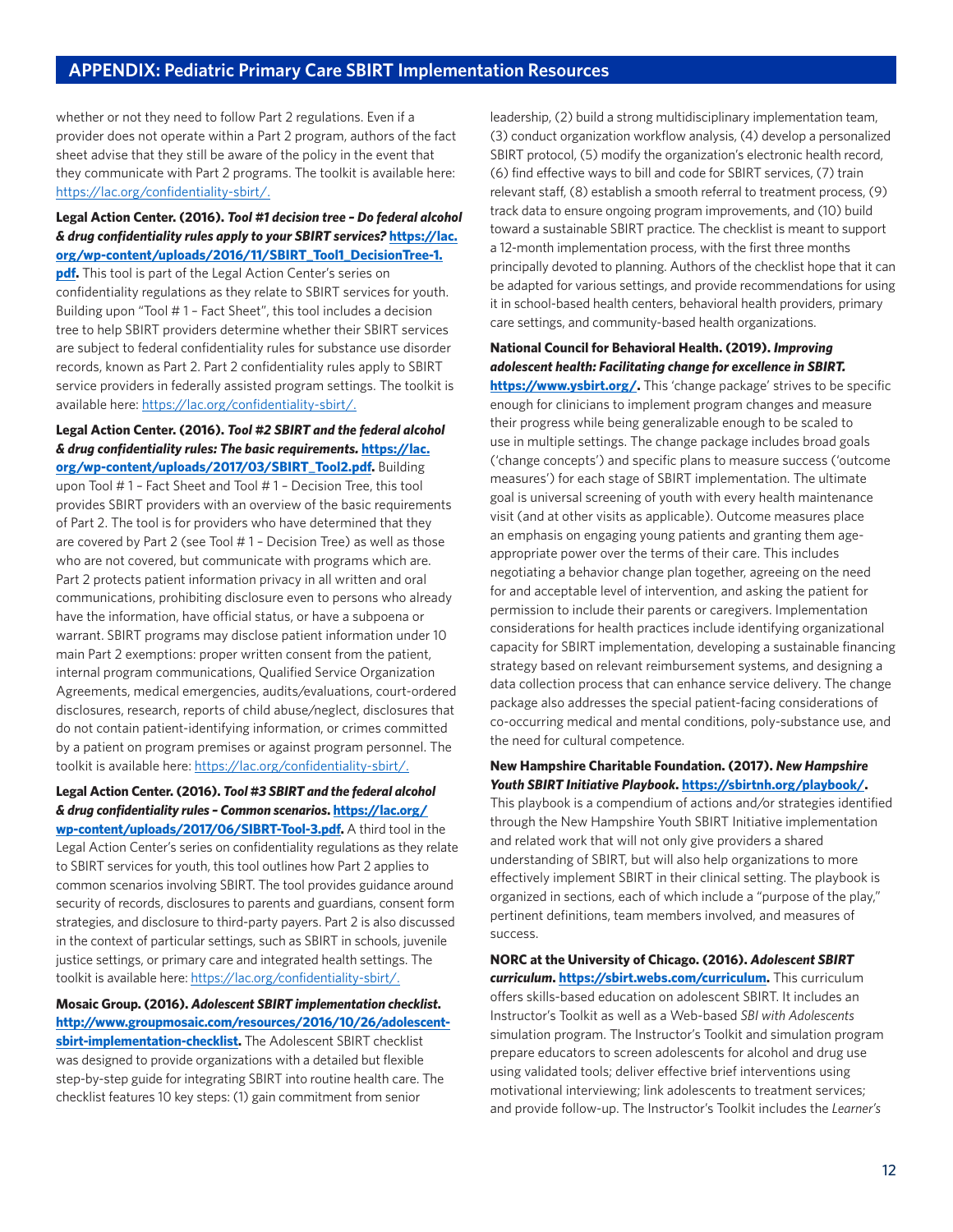# **APPENDIX: Pediatric Primary Care SBIRT Implementation Resources**

*Guide to Adolescent SBIRT* as well as sample interactions between practitioners and adolescents, suggested readings, sample course syllabus, and evaluation tools, among other supplemental resources. The simulation program teaches the basics of screening, brief intervention, and motivational interviewing and provides various scenarios to implement new skills.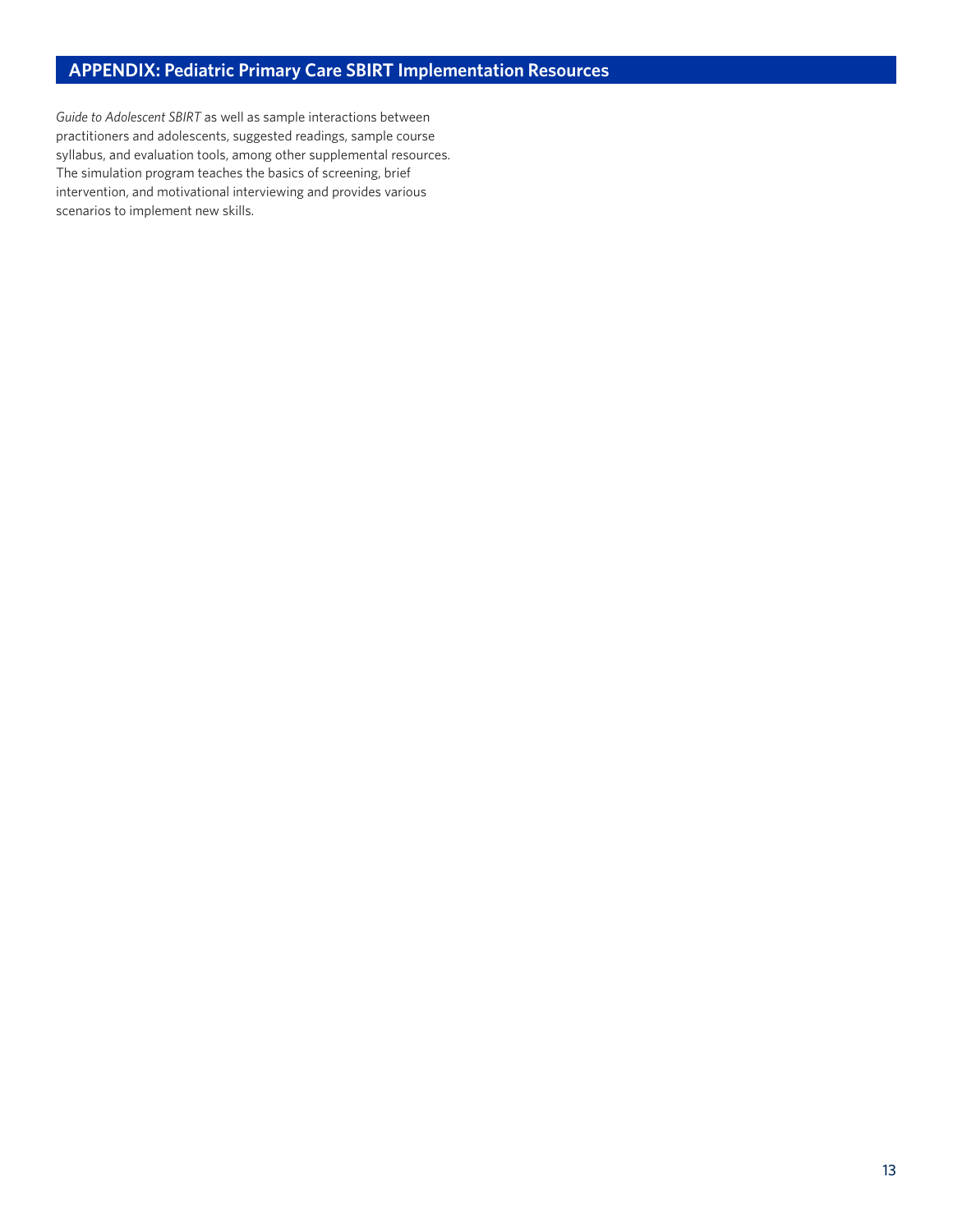# **REFERENCES**

- AAP Committee on Pediatric Workforce. (2011). Reaffirmed policy statement—Pediatric primary health care. *Pediatrics, 127*(2), 397.
- AAP Committee on Substance Use and Prevention. (2016). Substance use screening, brief intervention, and referral to treatment (2016 policy update). *Pediatrics, 138*(1), e20161210.
- Bäck, D. K., Tammaro, E., Lim, J. K., & Wakeman, S. E. (2018). Massachusetts medical students feel unprepared to treat patients with substance use disorder. *Journal of General Internal Medicine, 33*(3), 249-250.
- Ballesteros, J., Duffy, J. C., Querejeta, I. , Ariño, J., & González-Pinto, A. (2004). Efficacy of brief interventions for hazardous drinkers in primary care: Systematic review and meta-analyses. *Alcoholism: Clinical and Experimental Research, 28*, 608-618.
- Bernstein, E., Bernstein, J., Feldman, J., Fernandez, W., Hagan, M., Mitchell, P., ... Owens, P. (2007). An evidence based alcohol screening, brief intervention and referral to treatment (SBIRT) curriculum for emergency department (ED) providers improves skills and utilization. *Substance Abuse, 28*(4), 79-92.
- Bertholet, N., Daeppen, J., Wietlisbach, V., Fleming, M., & Burnand, B. (2005). Reduction of alcohol consumption by brief alcohol intervention in primary care: Systematic review and meta-analysis. *Archives of Internal Medicine, 165*(9), 986–995.
- Chossis, I., Lane, C., Gache, P., Michaud, P. A., Pécoud, A., Rollnick, S., & Daeppen, J. B. (2007). Effect of training on primary care residents' performance in brief alcohol intervention: A randomized controlled trial. *Journal of General Internal Medicine, 22*(8), 1144-1149.
- Fussell, H. E., Rieckmann, T. R., & Quick, M. B. (2011). Medicaid reimbursement for screening and brief intervention for substance misuse. *Psychiatric Services, 62*(3), 306-309.
- Gadomski, A. M., Fothergill, K. E., Larson, S., Wissow, L. S., Winegrad, H., Nagykaldi, Z. J., . . . & Roter, D. L. (2015). Integrating mental health into adolescent annual visits: Impact of previsit comprehensive screening on within-visit processes. *Journal of Adolescent Health, 56*(3), 267-273.
- Harris, S. K., Louis-Jacques, J., & Knight, J. R. (2014). Screening and brief intervention for alcohol and other abuse. *Adolescent Medicine: State of the Art Reviews, 25*(1), 126-156.
- Health Resources and Services Administration. (n.d.). *School-based health centers.* [https://www.hrsa.gov/our-stories/school-health-centers/index.](https://www.hrsa.gov/our-stories/school-health-centers/index.html) [html](https://www.hrsa.gov/our-stories/school-health-centers/index.html).
- Levy, S. (2019). Youth and the opioid epidemic. *Pediatrics, 143*(2), e20182752.
- Levy, S., Weiss, R., Sherritt, L., Ziemnik, R., Spalding, A., Van Hook, S., & Shrier, L. A. (2014). An electronic screen for triaging adolescent substance use by risk levels. *JAMA pediatrics, 168*(9), 822-828.
- McCance-Katz, E. F. (2019). *2018 National Survey on Drug Use and Health: Assistant Secretary Presentation of Key Findings [Slide presentation].* Substance Abuse and Mental Health Services Administration. [https://www.samhsa.gov/data/release/2018-national-survey-drug-use-and](https://www.samhsa.gov/data/release/2018-national-survey-drug-use-and-health-nsduh-releases)[health-nsduh-releases](https://www.samhsa.gov/data/release/2018-national-survey-drug-use-and-health-nsduh-releases).
- National Committee for Quality Assurance. (2019). *HEDIS Measures and Technical Resources*. <https://www.ncqa.org/hedis/measures/>.
- New Hampshire Charitable Foundation. (2017). *Screen and intervene: NH SBIRT Playbook (Version 2.1)*. [https://sbirtnh.org/playbook/.](https://sbirtnh.org/playbook/)
- New Hampshire Charitable Foundation. (2018). *Preventing youth substance misuse through integrated primary care: Strategies for SBIRT implementation*. [http://sbirtnh.org/wp-content/uploads/2018/06/NH-Youth-SBIRT\\_Implementation-Strategies\\_6.1.18-1.pdf.](http://sbirtnh.org/wp-content/uploads/2018/06/NH-Youth-SBIRT_Implementation-Strategies_6.1.18-1.pdf)
- Ozechowski, T. J., Becker, S. J., & Hogue, A. (2016). SBIRT-A: Adapting SBIRT to maximize developmental fit for adolescents in primary care. *Journal of Substance Abuse Treatment, 62*, 28-37.
- Palmer, A., Hughey, L., Jones, J., & Mark, T. (2015). *Barriers to the adoption of SBIRT for adolescents among primary care providers*. [https://www.chcs.](https://www.chcs.org/media/Barriers-to-the-Adoption-of-SBIRT-Among-Pediatricians-and-Other-Primary-Care-Providers-FINAL-1.pdf) [org/media/Barriers-to-the-Adoption-of-SBIRT-Among-Pediatricians-and-Other-Primary-Care-Providers-FINAL-1.pdf.](https://www.chcs.org/media/Barriers-to-the-Adoption-of-SBIRT-Among-Pediatricians-and-Other-Primary-Care-Providers-FINAL-1.pdf)
- Paquette, K. L., Pannella Winn, L. A., Wilkey, C. M., Ferreira, K. N., & Donegan, L. R. W. (2019). A framework for integrating young peers in recovery into adolescent substance use prevention and early intervention. *Addictive Behaviors, 99*, 106080.
- Pringle, J. L., Kowalchuk, A., Meyers, J. A., & Seale, J. P. (2012). Equipping residents to address alcohol and drug abuse: The National SBIRT Residency Training Project. *Journal of Graduate Medical Education, 4*(1), 58-63.
- Rand, C. M., & Goldstein, N. P. N. (2018). Patterns of primary care physician visits for US adolescents in 2014: Implications for vaccination. *Academic Pediatrics, 18*(2S), S72-S78.
- SBIRT Colorado. (2008). *Guideline for alcohol and substance use screening, brief intervention, referral to treatment* [http://www.integration.samhsa.](http://www.integration.samhsa.gov/clinical-practice/sbirt/SBIRT_Brief_Thera-py_Brief_Intervention_descriptions.pdf) [gov/clinical-practice/sbirt/SBIRT\\_Brief\\_Thera-py\\_Brief\\_Intervention\\_descriptions.pdf](http://www.integration.samhsa.gov/clinical-practice/sbirt/SBIRT_Brief_Thera-py_Brief_Intervention_descriptions.pdf).
- SBIRT Colorado. (n.d.). *Why SBIRT?* [http://www.integration.samhsa.gov/clinical-practice/sbirt\\_colorado\\_whysbirt.pdf.](http://www.integration.samhsa.gov/clinical-practice/sbirt_colorado_whysbirt.pdf)